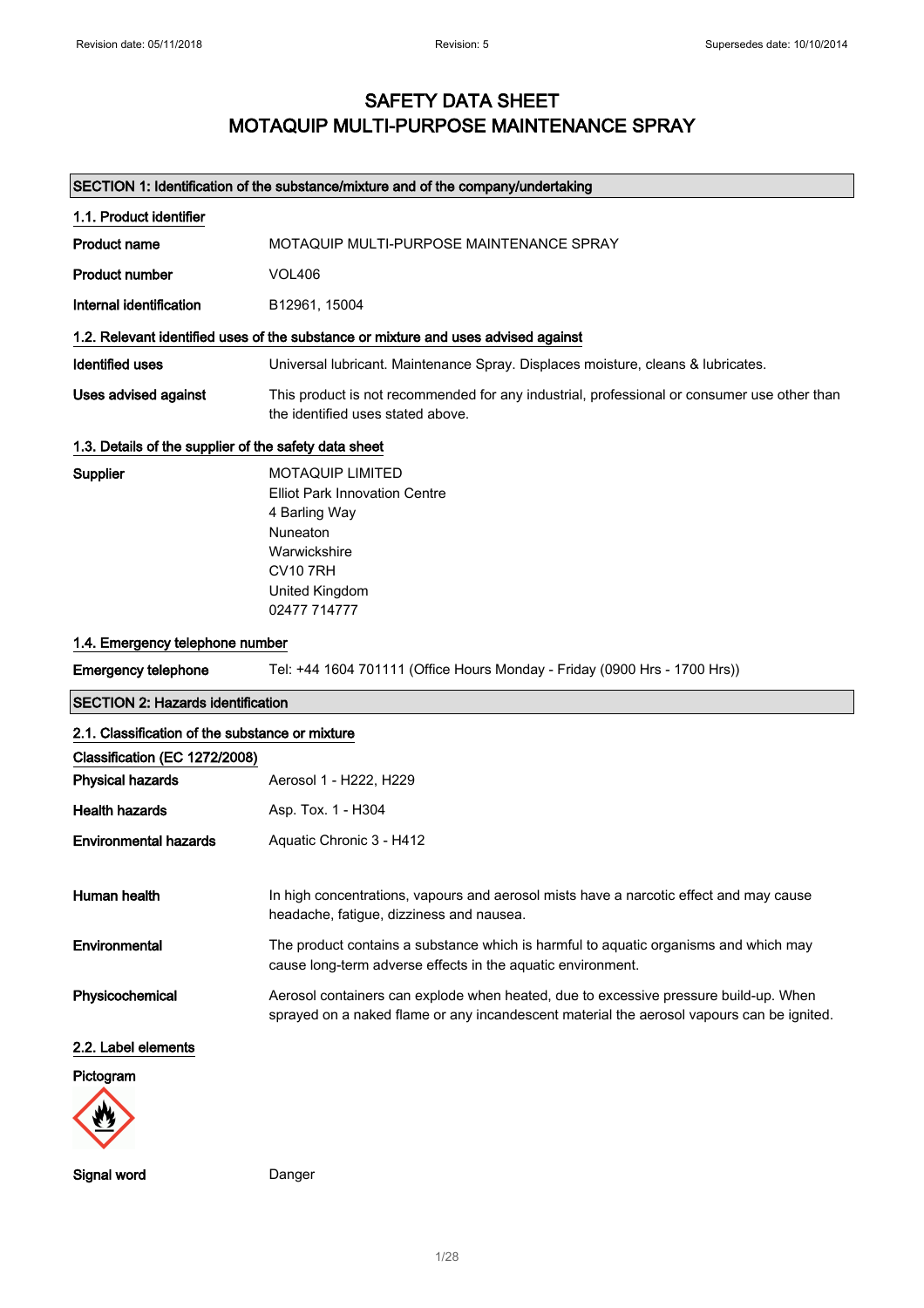| <b>Hazard statements</b>        | H222 Extremely flammable aerosol.<br>H229 Pressurised container: may burst if heated.<br>H412 Harmful to aquatic life with long lasting effects.                                                                                                                                                                                                                                                                                                                               |
|---------------------------------|--------------------------------------------------------------------------------------------------------------------------------------------------------------------------------------------------------------------------------------------------------------------------------------------------------------------------------------------------------------------------------------------------------------------------------------------------------------------------------|
| <b>Precautionary statements</b> | P210 Keep away from heat, hot surfaces, sparks, open flames and other ignition sources. No<br>smoking.<br>P211 Do not spray on an open flame or other ignition source.<br>P251 Do not pierce or burn, even after use.<br>P273 Avoid release to the environment.<br>P410+P412 Protect from sunlight. Do not expose to temperatures exceeding 50°C/122°F.<br>P501 Dispose of contents/ container in accordance with national regulations.<br>P102 Keep out of reach of children. |
| Contains                        | DISTILLATES(PETROLEUM), HYDROTREATED LIGHT                                                                                                                                                                                                                                                                                                                                                                                                                                     |

2.3. Other hazards

## SECTION 3: Composition/information on ingredients

3.2. Mixtures

| DISTILLATES(PETROLEUM), HYDROTREATED LIGHT                                  |                      | 30-60%                                               |
|-----------------------------------------------------------------------------|----------------------|------------------------------------------------------|
| CAS number: 64742-47-8                                                      | EC number: 265-149-8 | REACH registration number: 01-<br>2119484819-18-XXXX |
| Classification<br>Asp. Tox. 1 - H304                                        |                      |                                                      |
| <b>BUTANE</b>                                                               |                      | 10-30%                                               |
| CAS number: 106-97-8                                                        | EC number: 203-448-7 |                                                      |
| Classification<br>Flam. Gas 1 - H220<br>Press. Gas (Liq.) - H280            |                      |                                                      |
| DISTILLATES(PETROLEUM), SOLVENT-REFINED HEAVY<br><b>PARAFFINIC BASE OIL</b> |                      | 5-10%                                                |
| CAS number: 64742-65-0                                                      | EC number: 265-169-7 | REACH registration number: 01-<br>2119471299-27-XXXX |
| Classification<br>Not Classified                                            |                      |                                                      |
| SODIUM PETROLEUM SULFONATE                                                  |                      | $1 - 5%$                                             |
| CAS number: 68608-26-4                                                      | EC number: 271-781-5 | REACH registration number: 01-<br>2119527859-22-XXXX |
| Classification<br>Eye Irrit. 2 - H319                                       |                      |                                                      |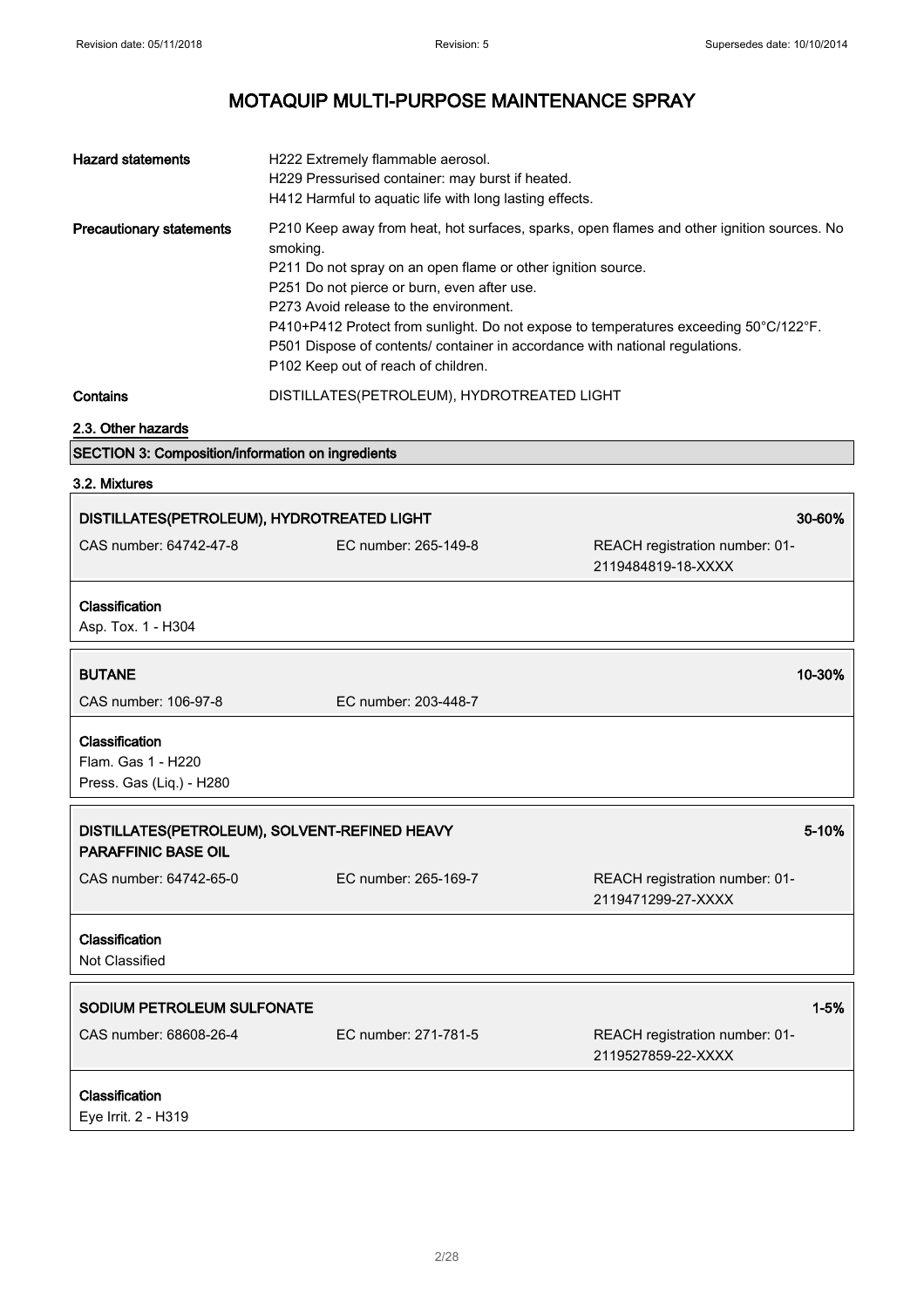| 4-HYDROXY-4-METHYLPENTAN-2-ONE                                                                                                                               |                         |                                                      | 1% |
|--------------------------------------------------------------------------------------------------------------------------------------------------------------|-------------------------|------------------------------------------------------|----|
| CAS number: 123-42-2                                                                                                                                         | EC number: 204-626-7    | REACH registration number: 01-<br>2119473975-21-XXXX |    |
| Classification<br>Flam. Liq. 3 - H226<br>Eye Irrit. 2 - H319<br>STOT SE 3 - H335                                                                             |                         |                                                      |    |
| SOLVENT REFINED LIGHT PARAFFINIC DISTILLATE                                                                                                                  |                         |                                                      | 1% |
| CAS number: 64742-54-7                                                                                                                                       | EC number: 265-157-1    | REACH registration number: 01-<br>2119484627-25-XXXX |    |
| Classification<br>Not Classified                                                                                                                             |                         |                                                      |    |
| <b>OLEOYL SARCOSINE</b><br>CAS number: 110-25-8<br>M factor (Acute) = $1$                                                                                    | EC number: 203-749-3    | REACH registration number: 01-<br>2119488991-20-XXXX | 1% |
| Classification<br>Acute Tox. 4 - H332<br>Skin Irrit. 2 - H315<br>Eye Dam. 1 - H318<br>Aquatic Acute 1 - H400                                                 |                         |                                                      |    |
| 2-(2-HEPTADEC-8-ENYL-2-IMIDAZOLIN-1-YL)ETHANOL                                                                                                               |                         |                                                      | 1% |
| CAS number: 95-38-5                                                                                                                                          | EC number: 202-414-9    | REACH registration number: 01-<br>2119777867-13-XXXX |    |
| M factor (Acute) = $1$                                                                                                                                       | M factor (Chronic) = 10 |                                                      |    |
| Classification<br>Acute Tox. 4 - H302<br>Skin Corr. 1C - H314<br>Eye Dam. 1 - H318<br>STOT RE 2 - H373<br>Aquatic Acute 1 - H400<br>Aquatic Chronic 1 - H410 |                         |                                                      |    |
| <b>BENZYL BENZOATE</b>                                                                                                                                       |                         |                                                      | 1% |
| CAS number: 120-51-4                                                                                                                                         | EC number: 204-402-9    |                                                      |    |
| M factor (Acute) = $1$                                                                                                                                       |                         |                                                      |    |
| Classification<br>Acute Tox. 4 - H302<br>Aquatic Acute 1 - H400<br>Aquatic Chronic 2 - H411                                                                  |                         |                                                      |    |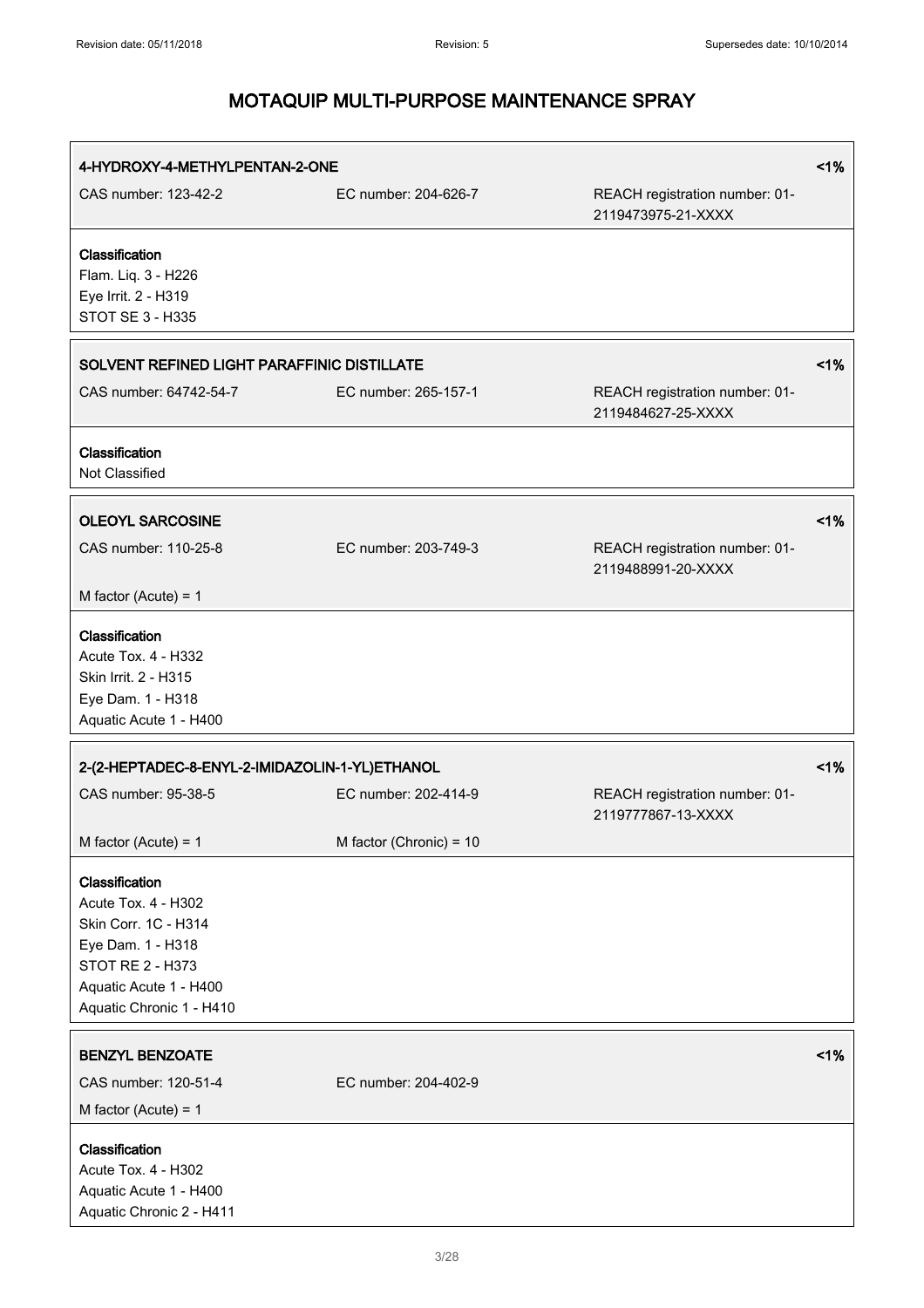| <b>METHYL HYDROGENATED ROSINATE</b>                                                                                |                                                  | 1% |
|--------------------------------------------------------------------------------------------------------------------|--------------------------------------------------|----|
| CAS number: 8050-15-5                                                                                              | EC number: 232-476-2                             |    |
| Classification<br>Aquatic Chronic 3 - H412                                                                         |                                                  |    |
| <b>TERPINEOL ACETATE</b><br>CAS number: 8007-35-0                                                                  | EC number: 232-357-5                             | 1% |
| Classification<br>Aquatic Chronic 2 - H411                                                                         |                                                  |    |
| <b>VANILLIN</b><br>CAS number: 121-33-5                                                                            | EC number: 204-465-2                             | 1% |
| Classification<br>Eye Irrit. 2 - H319                                                                              |                                                  |    |
| <b>ISOPENTYL SALICYLATE</b><br>CAS number: 87-20-7                                                                 | EC number: 201-730-4                             | 1% |
| Classification<br>Aquatic Chronic 2 - H411                                                                         |                                                  |    |
| <b>CINEOLE</b><br>CAS number: 470-82-6                                                                             | EC number: 207-431-5                             | 1% |
| Classification<br>Flam. Liq. 3 - H226<br>Skin Sens. 1B - H317                                                      |                                                  |    |
| <b>TERPINOLENE</b>                                                                                                 |                                                  | 1% |
| CAS number: 586-62-9<br>M factor (Acute) = $1$                                                                     | EC number: 209-578-0<br>M factor (Chronic) = $1$ |    |
| Classification<br>Skin Sens. 1B - H317<br>Asp. Tox. 1 - H304<br>Aquatic Acute 1 - H400<br>Aquatic Chronic 1 - H410 |                                                  |    |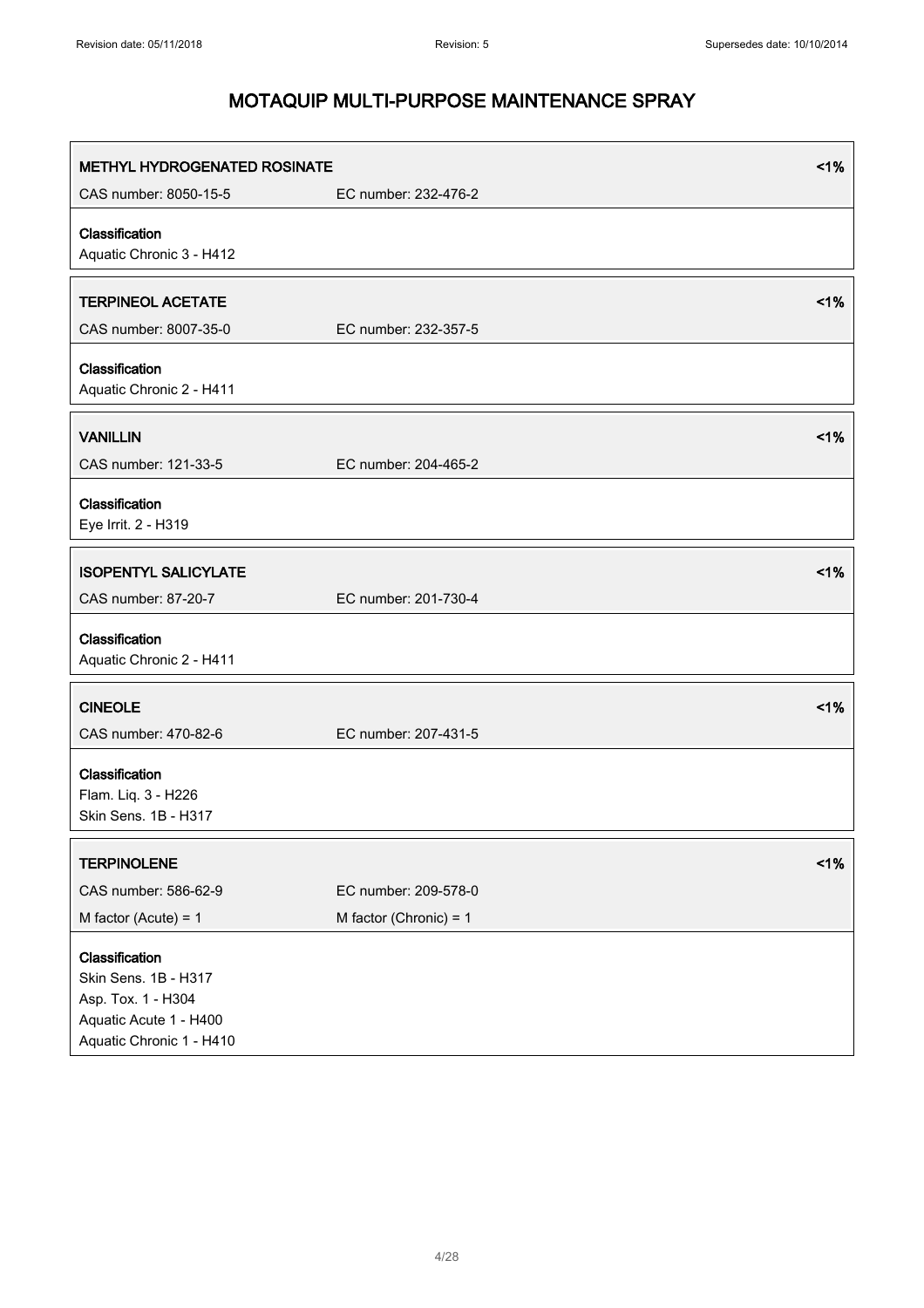| <b>COUMARIN</b>                                                                                                                      |                      |                                                      | 1% |
|--------------------------------------------------------------------------------------------------------------------------------------|----------------------|------------------------------------------------------|----|
| CAS number: 91-64-5                                                                                                                  | EC number: 202-086-7 | REACH registration number: 01-<br>2119949300-45-XXXX |    |
| Classification<br>Acute Tox. 4 - H302<br>Skin Sens. 1 - H317<br>Aquatic Chronic 3 - H412                                             |                      |                                                      |    |
| <b>HYDROXYCITRONELLAL</b>                                                                                                            |                      |                                                      | 1% |
| CAS number: 107-75-5                                                                                                                 | EC number: 203-518-7 | REACH registration number: 01-<br>2119973482-31-XXXX |    |
| Classification<br>Eye Irrit. 2 - H319<br>Skin Sens. 1B - H317                                                                        |                      |                                                      |    |
| <b>ALLYLANISOLE</b>                                                                                                                  |                      |                                                      | 1% |
| CAS number: 140-67-0                                                                                                                 | EC number: 205-427-8 |                                                      |    |
| Classification<br>Acute Tox. 4 - H302<br>Skin Sens. 1 - H317<br>Muta, 2 - H341<br>Carc. 2 - H351                                     |                      |                                                      |    |
| <b>ALPHA-PINENE</b>                                                                                                                  |                      |                                                      | 1% |
| CAS number: 80-56-8<br>M factor (Acute) = $1$                                                                                        | EC number: 201-291-9 |                                                      |    |
| Classification<br>Flam. Liq. 3 - H226<br>Skin Irrit. 2 - H315<br>Skin Sens. 1 - H317<br>Asp. Tox. 1 - H304<br>Aquatic Acute 1 - H400 |                      |                                                      |    |
| <b>GERANYL ACETATE</b>                                                                                                               |                      |                                                      | 1% |
| CAS number: 105-87-3                                                                                                                 | EC number: 203-341-5 |                                                      |    |
| Classification<br>Skin Irrit. 2 - H315<br>Skin Sens. 1 - H317<br>Aquatic Chronic 2 - H411                                            |                      |                                                      |    |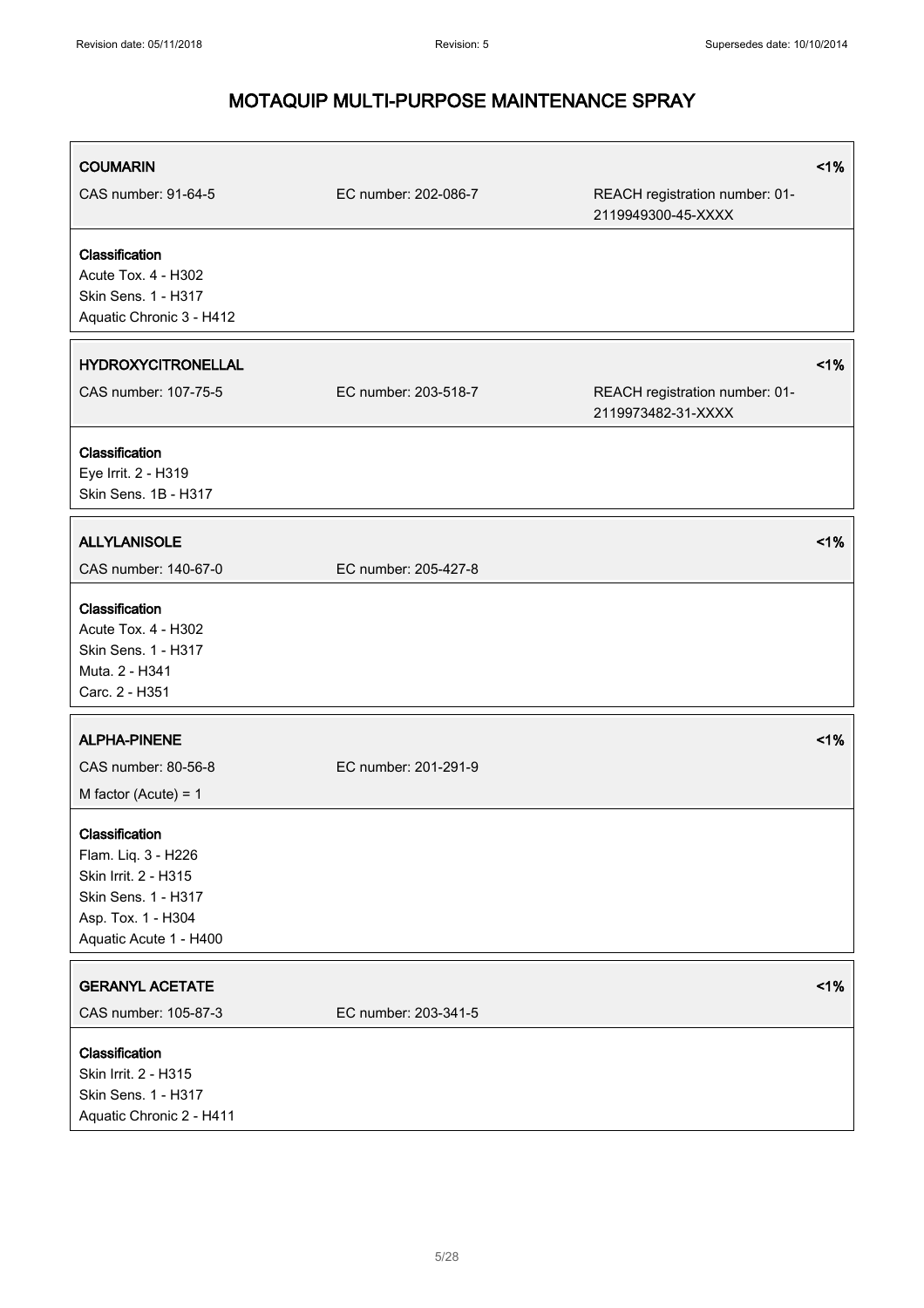| <b>BENZYL ALCOHOL</b>                                                                    |                                                                                                                                                                                                                                                                                                                                                                              | < 1%                                                                                              |
|------------------------------------------------------------------------------------------|------------------------------------------------------------------------------------------------------------------------------------------------------------------------------------------------------------------------------------------------------------------------------------------------------------------------------------------------------------------------------|---------------------------------------------------------------------------------------------------|
| CAS number: 100-51-6                                                                     | EC number: 202-859-9                                                                                                                                                                                                                                                                                                                                                         | REACH registration number: 01-<br>2119492630-38-XXXX                                              |
| Classification<br>Acute Tox. 4 - H302<br>Acute Tox. 4 - H332                             |                                                                                                                                                                                                                                                                                                                                                                              |                                                                                                   |
| <b>BENZYL SALICYLATE</b>                                                                 |                                                                                                                                                                                                                                                                                                                                                                              | 1%                                                                                                |
| CAS number: 118-58-1                                                                     | EC number: 204-262-9                                                                                                                                                                                                                                                                                                                                                         | REACH registration number: 01-<br>2119969442-31-XXXX                                              |
| Classification<br>Eye Irrit. 2 - H319<br>Skin Sens. 1 - H317<br>Aquatic Chronic 2 - H411 |                                                                                                                                                                                                                                                                                                                                                                              |                                                                                                   |
|                                                                                          | The full text for all hazard statements is displayed in Section 16.                                                                                                                                                                                                                                                                                                          |                                                                                                   |
| <b>SECTION 4: First aid measures</b>                                                     |                                                                                                                                                                                                                                                                                                                                                                              |                                                                                                   |
| 4.1. Description of first aid measures                                                   |                                                                                                                                                                                                                                                                                                                                                                              |                                                                                                   |
| General information                                                                      |                                                                                                                                                                                                                                                                                                                                                                              | Move affected person to fresh air at once. Get medical attention if any discomfort continues.     |
| Inhalation                                                                               | Move affected person to fresh air at once. When breathing is difficult, properly trained<br>personnel may assist affected person by administering oxygen. Keep affected person warm<br>and at rest. Get medical attention immediately.                                                                                                                                       |                                                                                                   |
| Ingestion                                                                                | Rinse mouth thoroughly with water. Give plenty of water to drink. Give milk instead of water if<br>readily available. Keep affected person under observation. Do not induce vomiting. If vomiting<br>occurs, the head should be kept low so that vomit does not enter the lungs. Get medical<br>attention immediately. Show this Safety Data Sheet to the medical personnel. |                                                                                                   |
| Skin contact                                                                             |                                                                                                                                                                                                                                                                                                                                                                              | Wash skin thoroughly with soap and water. Get medical attention if any discomfort continues.      |
| Eye contact                                                                              | Remove any contact lenses and open eyelids wide apart. Continue to rinse for at least 15<br>minutes. Continue to rinse for at least 15 minutes. Get medical attention if any discomfort<br>continues.                                                                                                                                                                        |                                                                                                   |
|                                                                                          | 4.2. Most important symptoms and effects, both acute and delayed                                                                                                                                                                                                                                                                                                             |                                                                                                   |
| <b>General information</b>                                                               | length of exposure.                                                                                                                                                                                                                                                                                                                                                          | The severity of the symptoms described will vary dependent on the concentration and the           |
| Inhalation                                                                               | headache, fatigue, dizziness and nausea.                                                                                                                                                                                                                                                                                                                                     | Repeated exposure to high levels may affect the central nervous system. Vapours may cause         |
| Ingestion                                                                                | the stomach contents may be inhaled, resulting in the same symptoms as inhalation.                                                                                                                                                                                                                                                                                           | Due to the physical nature of this material it is unlikely that swallowing will occur. Fumes from |
| Skin contact                                                                             | Prolonged contact may cause redness, irritation and dry skin.                                                                                                                                                                                                                                                                                                                |                                                                                                   |
| Eye contact                                                                              | Pain.                                                                                                                                                                                                                                                                                                                                                                        | Irritating to eyes. Symptoms following overexposure may include the following: Redness.           |
|                                                                                          | 4.3. Indication of any immediate medical attention and special treatment needed                                                                                                                                                                                                                                                                                              |                                                                                                   |

| Treat symptomatically. |
|------------------------|
|                        |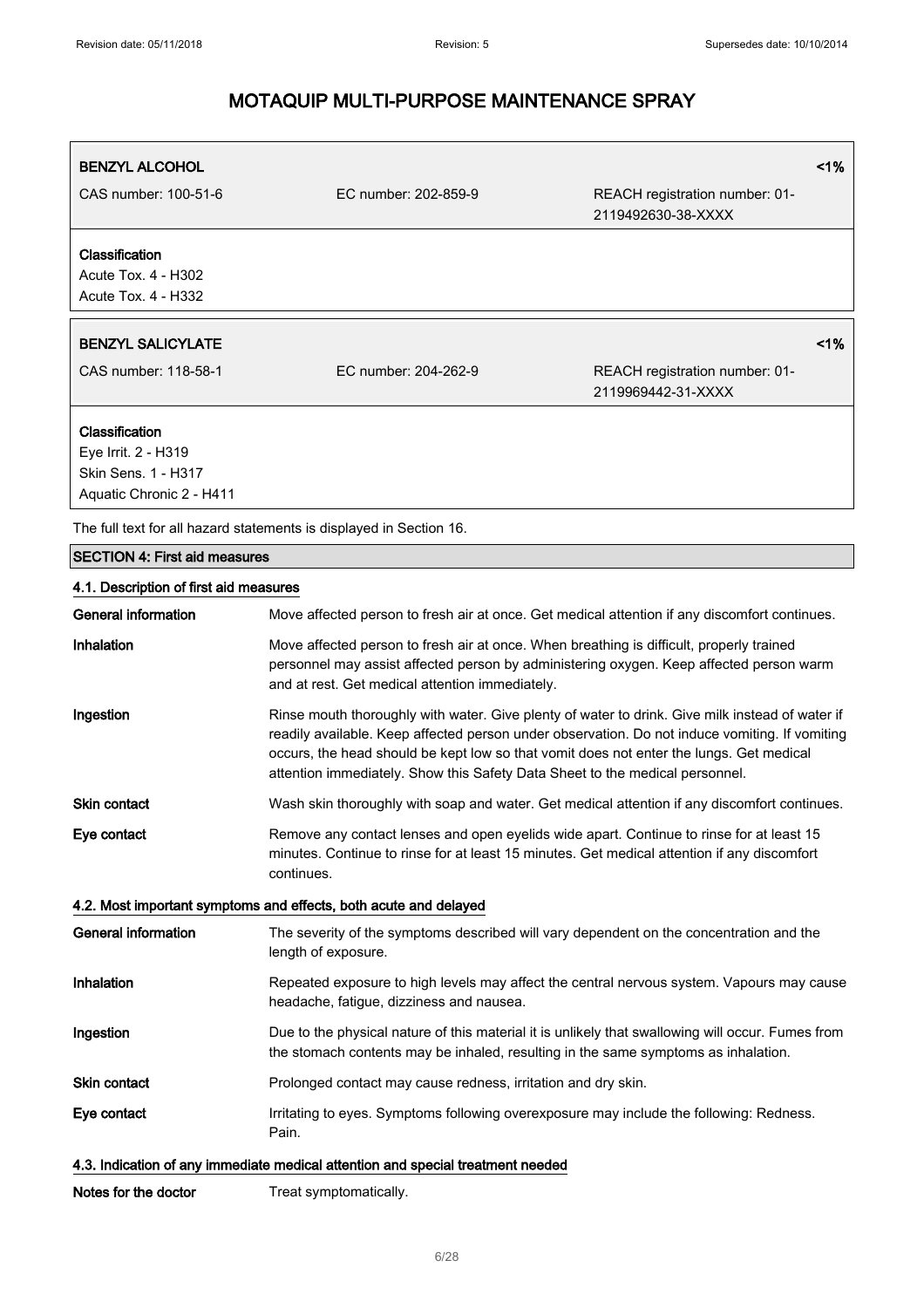## SECTION 5: Firefighting measures

| 5.1. Extinguishing media                                   |                                                                                                                                                                                                                                                                                                                                                                                                                                                                 |
|------------------------------------------------------------|-----------------------------------------------------------------------------------------------------------------------------------------------------------------------------------------------------------------------------------------------------------------------------------------------------------------------------------------------------------------------------------------------------------------------------------------------------------------|
| Suitable extinguishing media                               | Extinguish with the following media: Powder. Dry chemicals, sand, dolomite etc. Water spray,<br>fog or mist.                                                                                                                                                                                                                                                                                                                                                    |
| Unsuitable extinguishing<br>media                          | Do not use water jet as an extinguisher, as this will spread the fire.                                                                                                                                                                                                                                                                                                                                                                                          |
| 5.2. Special hazards arising from the substance or mixture |                                                                                                                                                                                                                                                                                                                                                                                                                                                                 |
| Specific hazards                                           | Vapours may form explosive mixtures with air. Containers can burst violently or explode when<br>heated, due to excessive pressure build-up.                                                                                                                                                                                                                                                                                                                     |
| <b>Hazardous combustion</b><br>products                    | During a fire, smoke may contain the original material in addition to combustion products of<br>varying composition which may be toxic and/or irritating. Combustion products may include<br>and are not limited to: Carbon monoxide. Carbon dioxide. Nitrogen oxides.                                                                                                                                                                                          |
| 5.3. Advice for firefighters                               |                                                                                                                                                                                                                                                                                                                                                                                                                                                                 |
| Protective actions during<br>firefighting                  | Containers close to fire should be removed or cooled with water. Use water to keep fire<br>exposed containers cool and disperse vapours.                                                                                                                                                                                                                                                                                                                        |
| Special protective equipment<br>for firefighters           | Wear positive-pressure self-contained breathing apparatus (SCBA) and protective fire fighting<br>clothing (includes fire fighting helmet, coat, trousers, boots, and gloves). If protective<br>equipment is not available or not used, fight fire from a protected location or safe distance.                                                                                                                                                                   |
| <b>SECTION 6: Accidental release measures</b>              |                                                                                                                                                                                                                                                                                                                                                                                                                                                                 |
|                                                            | 6.1. Personal precautions, protective equipment and emergency procedures                                                                                                                                                                                                                                                                                                                                                                                        |
| <b>Personal precautions</b>                                | Avoid inhalation of spray mist and contact with skin and eyes.                                                                                                                                                                                                                                                                                                                                                                                                  |
| 6.2. Environmental precautions                             |                                                                                                                                                                                                                                                                                                                                                                                                                                                                 |
| <b>Environmental precautions</b>                           | Avoid discharge into drains or watercourses or onto the ground.                                                                                                                                                                                                                                                                                                                                                                                                 |
| 6.3. Methods and material for containment and cleaning up  |                                                                                                                                                                                                                                                                                                                                                                                                                                                                 |
| Methods for cleaning up                                    | Wear suitable protective equipment, including gloves, goggles/face shield, respirator, boots,<br>clothing or apron, as appropriate. Eliminate all sources of ignition. No smoking, sparks, flames<br>or other sources of ignition near spillage. Provide adequate ventilation. Avoid contact with skin<br>or inhalation of spillage, dust or vapour. Absorb in vermiculite, dry sand or earth and place into<br>containers. For waste disposal, see Section 13. |
| 6.4. Reference to other sections                           |                                                                                                                                                                                                                                                                                                                                                                                                                                                                 |
| Reference to other sections                                | For personal protection, see Section 8. For waste disposal, see Section 13. The product<br>contains a substance which is hazardous to aquatic organisms and which may cause long<br>term adverse effects in the aquatic environment. See Section 12 for additional information on<br>ecological hazards.                                                                                                                                                        |
| <b>SECTION 7: Handling and storage</b>                     |                                                                                                                                                                                                                                                                                                                                                                                                                                                                 |
| 7.1. Precautions for safe handling                         |                                                                                                                                                                                                                                                                                                                                                                                                                                                                 |
| Usage precautions                                          | Keep away from heat, sparks and open flame. Avoid spilling. Provide adequate ventilation.<br>Avoid inhalation of vapours. Use approved respirator if air contamination is above an<br>acceptable level. Use non sparking handtools and explosion-proof electric equipment. Avoid<br>contact with skin and eyes.                                                                                                                                                 |

## 7.2. Conditions for safe storage, including any incompatibilities

| Storage precautions | Aerosol cans: Must not be exposed to direct sunlight or temperatures above 50°C. Keep away |
|---------------------|--------------------------------------------------------------------------------------------|
|                     | from heat, sparks and open flame.                                                          |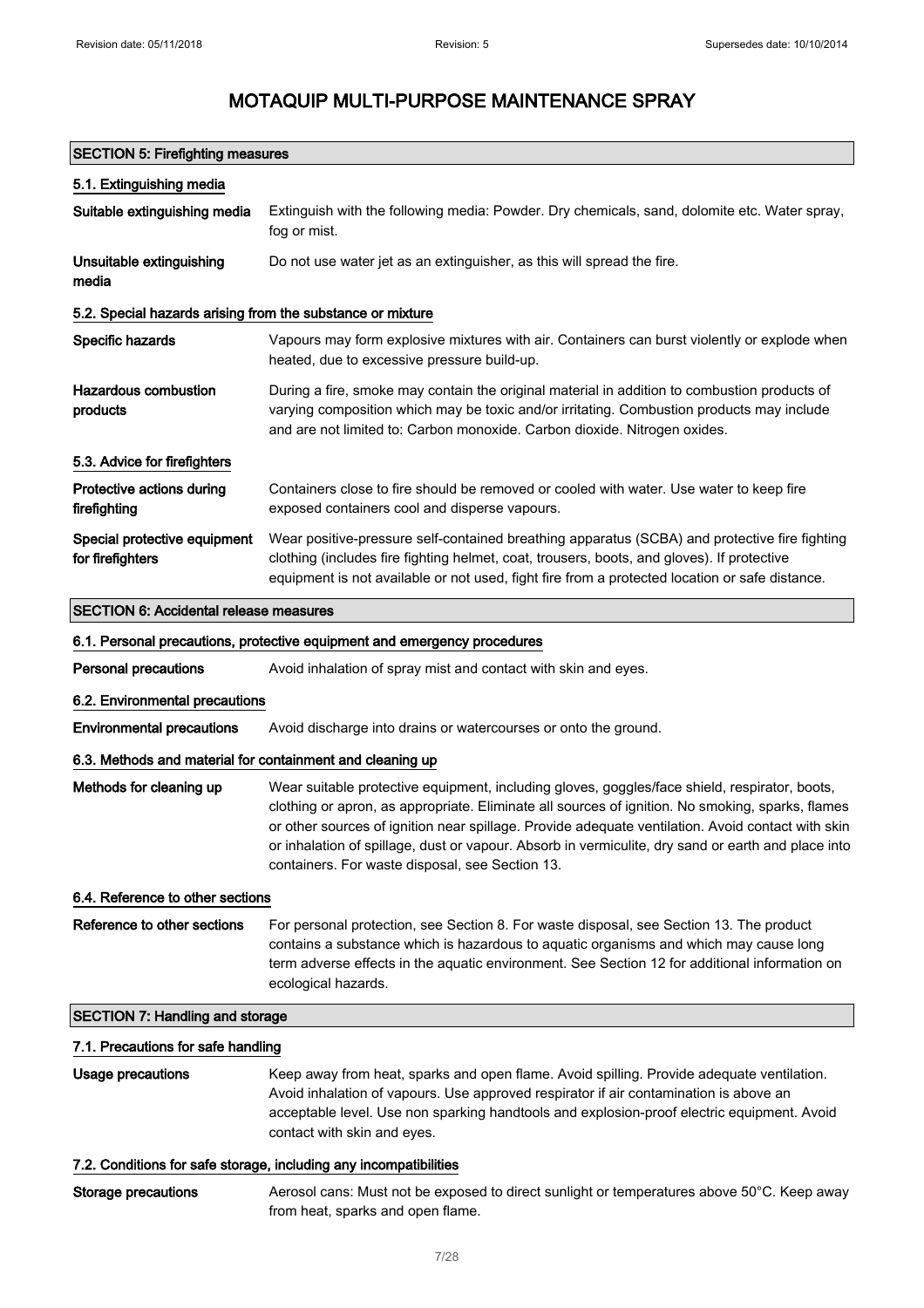### 7.3. Specific end use(s)

Specific end use(s) The identified uses for this product are detailed in Section 1.2.

### SECTION 8: Exposure Controls/personal protection

#### 8.1. Control parameters

#### Occupational exposure limits

### DISTILLATES(PETROLEUM), HYDROTREATED LIGHT

Long-term exposure limit (8-hour TWA): WEL 165 ppm 1200 mg/m<sup>3</sup> vapour

### BUTANE

Long-term exposure limit (8-hour TWA): WEL 600 ppm 1450 mg/m<sup>3</sup> Short-term exposure limit (15-minute): WEL 750 ppm 1810 mg/m<sup>3</sup> Carc

The carcinogenic classification only applies if Butane contains more than 0.1% of buta-1,3-diene.

### DISTILLATES(PETROLEUM), SOLVENT-REFINED HEAVY PARAFFINIC BASE OIL

Long-term exposure limit (8-hour TWA): ACGIH 5 mg/m<sup>3</sup> Inhalable Fraction. Long-term exposure limit (8-hour TWA): EH40-MEL (Europe 2002) 5 mg/m<sup>3</sup>

### 4-HYDROXY-4-METHYLPENTAN-2-ONE

Long-term exposure limit (8-hour TWA): WEL 50 ppm 241 mg/m<sup>3</sup> Short-term exposure limit (15-minute): WEL 75 ppm 362 mg/m<sup>3</sup>

### SOLVENT REFINED LIGHT PARAFFINIC DISTILLATE

No exposure limit value known.

#### OLEOYL SARCOSINE

No exposure limit value known.

#### 2-(2-HEPTADEC-8-ENYL-2-IMIDAZOLIN-1-YL)ETHANOL

No exposure limit value known.

#### BENZYL BENZOATE

No exposure limit value known.

#### METHYL HYDROGENATED ROSINATE

No exposure limit value known.

#### TERPINEOL ACETATE

No exposure limit value known.

### VANILLIN

No exposure limit value known.

### ISOPENTYL SALICYLATE

No exposure limit value known.

#### CINEOLE

No exposure limit value known.

### TERPINOLENE

No exposure limit value known.

#### COUMARIN

No exposure limit value known.

### HYDROXYCITRONELLAL

No exposure limit value known.

### ALLYLANISOLE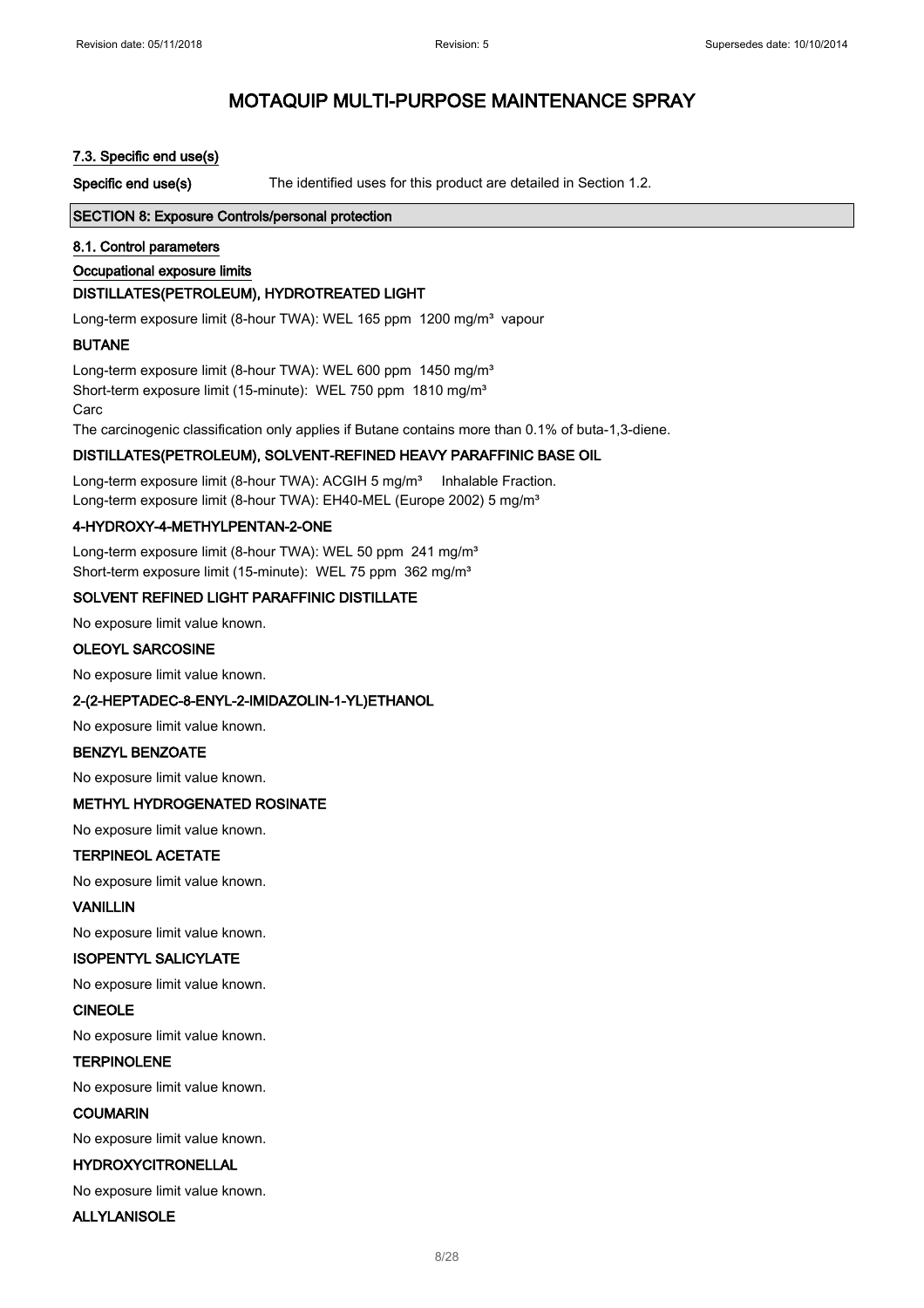No exposure limit value known.

### ALPHA-PINENE

No exposure limit value known.

### GERANYL ACETATE

No exposure limit value known.

## BENZYL ALCOHOL

No exposure limit value known.

## BENZYL SALICYLATE

| Ingredient comments            | WEL = Workplace Exposure Limits                                   |
|--------------------------------|-------------------------------------------------------------------|
| WEL = Workplace Exposure Limit | Carc = Capable of causing cancer and/or heritable genetic damage. |
| No exposure limit value known. |                                                                   |

## DISTILLATES(PETROLEUM), HYDROTREATED LIGHT (CAS: 64742-47-8)

| <b>DNEL</b> | No DNEL available.                                                                                                                                                                                                                                                                                                                                                                              |
|-------------|-------------------------------------------------------------------------------------------------------------------------------------------------------------------------------------------------------------------------------------------------------------------------------------------------------------------------------------------------------------------------------------------------|
| <b>PNEC</b> | No PNEC available.                                                                                                                                                                                                                                                                                                                                                                              |
|             | <b>BUTANE (CAS: 106-97-8)</b>                                                                                                                                                                                                                                                                                                                                                                   |
| <b>DNEL</b> | No DNEL available.                                                                                                                                                                                                                                                                                                                                                                              |
| <b>PNEC</b> | No PNEC available.                                                                                                                                                                                                                                                                                                                                                                              |
|             | ISOBUTANE (CAS: 75-28-5)                                                                                                                                                                                                                                                                                                                                                                        |
| <b>DNEL</b> | No DNEL available.                                                                                                                                                                                                                                                                                                                                                                              |
| <b>PNEC</b> | No PNEC available.                                                                                                                                                                                                                                                                                                                                                                              |
|             | DISTILLATES(PETROLEUM), SOLVENT-REFINED HEAVY PARAFFINIC BASE OIL (CAS: 64742-65-0)                                                                                                                                                                                                                                                                                                             |
| <b>DNEL</b> | No DNEL available.                                                                                                                                                                                                                                                                                                                                                                              |
| <b>PNEC</b> | No PNEC available.<br>Substance is a hydrocarbon UVCB. Standard tests for this endpoint are intended<br>for single substances and are not appropriate for this<br>complex substance.                                                                                                                                                                                                            |
|             | SODIUM PETROLEUM SULFONATE (CAS: 68608-26-4)                                                                                                                                                                                                                                                                                                                                                    |
| <b>DNEL</b> | Workers - Inhalation; Long term systemic effects: 0.66 mg/m <sup>3</sup><br>Workers - Dermal; Long term systemic effects: 3.33 mg/kg bw/day<br>General population - Inhalation; Long term systemic effects: 0.33 mg/m <sup>3</sup><br>General population - Dermal; Long term systemic effects: 1.667 mg/kg bw/day<br>General population - Oral; Long term systemic effects: 0.8333 mg/kg bw/day |
| <b>PNEC</b> | - Fresh water; 1 mg/l<br>- Marine water; 1 mg/l<br>- Intermittent release; 10 mg/l<br>- STP; 100 mg/l                                                                                                                                                                                                                                                                                           |

## 4-HYDROXY-4-METHYLPENTAN-2-ONE (CAS: 123-42-2)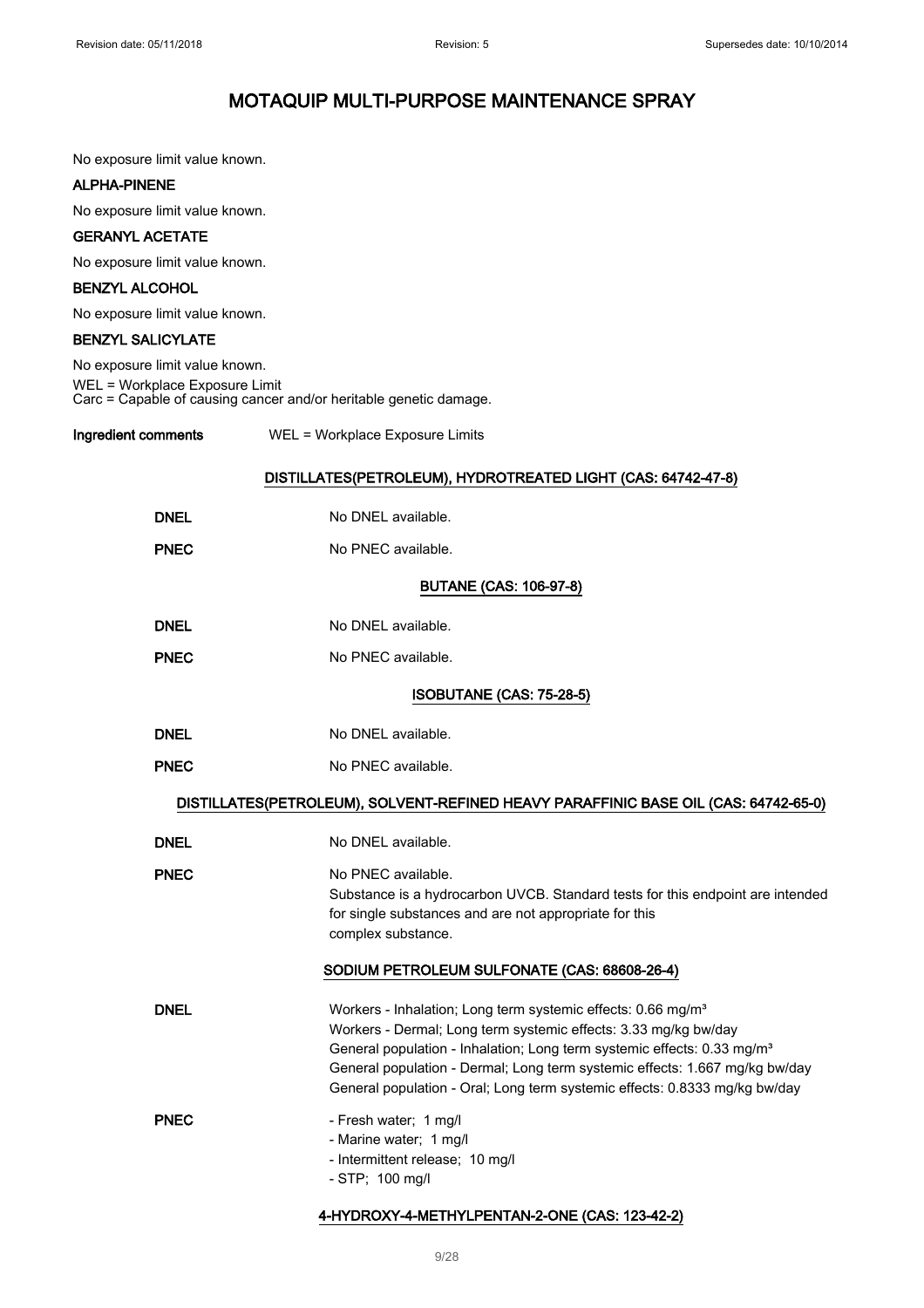| <b>DNEL</b> | Industry - Inhalation; Short term Acute: 240 mg/m <sup>3</sup><br>Industry - Inhalation; Long term systemic effects: 66.4 mg/m <sup>3</sup><br>Industry - Dermal; Long term systemic effects: 9.4 mg/kg bw/day<br>Consumer - Inhalation; Short term Acute: 120 mg/m <sup>3</sup><br>Consumer - Inhalation; Long term systemic effects, local effects: 11.8 mg/m <sup>3</sup><br>Consumer - Oral, Dermal; Long term systemic effects: 3.4 mg/kg bw/day                                                                                                                                                                                                                                                                                                                                                               |
|-------------|---------------------------------------------------------------------------------------------------------------------------------------------------------------------------------------------------------------------------------------------------------------------------------------------------------------------------------------------------------------------------------------------------------------------------------------------------------------------------------------------------------------------------------------------------------------------------------------------------------------------------------------------------------------------------------------------------------------------------------------------------------------------------------------------------------------------|
| <b>PNEC</b> | - Fresh water; 2 mg/l<br>- Marine water; 0.2 mg/l<br>$-$ STP; 10 mg/l<br>- Sediment (Freshwater); 9.06 mg/kg sediment dw<br>- Sediment (Marinewater); 0.91 mg/kg sediment dw<br>- Soil; 0.63 mg/kg soil dw<br>- Intermittent release; 1 mg/l<br>SOLVENT REFINED LIGHT PARAFFINIC DISTILLATE (CAS: 64742-54-7)                                                                                                                                                                                                                                                                                                                                                                                                                                                                                                       |
| <b>DNEL</b> | No DNEL available.                                                                                                                                                                                                                                                                                                                                                                                                                                                                                                                                                                                                                                                                                                                                                                                                  |
| <b>PNEC</b> | No PNEC available.                                                                                                                                                                                                                                                                                                                                                                                                                                                                                                                                                                                                                                                                                                                                                                                                  |
|             | 2-(2-HEPTADEC-8-ENYL-2-IMIDAZOLIN-1-YL)ETHANOL (CAS: 95-38-5)                                                                                                                                                                                                                                                                                                                                                                                                                                                                                                                                                                                                                                                                                                                                                       |
| <b>DNEL</b> | Workers - Inhalation; Long term systemic effects: 0.46 mg/m <sup>3</sup><br>Workers - Inhalation; Short term Acute: 14 mg/m <sup>3</sup><br>Workers - Dermal; Long term systemic effects: 0.06 mg/kg bw/day<br>Workers - Dermal; Short term Acute: 2 mg/kg bw/day                                                                                                                                                                                                                                                                                                                                                                                                                                                                                                                                                   |
| <b>PNEC</b> | - Fresh water; 0.00003 mg/l<br>- Marine water; 0.000003 mg/l<br>- Intermittent release; 0.0003 mg/l<br>- STP; 0.27 mg/l<br>- Sediment (Freshwater); 0.376 mg/kg sediment dw<br>- Sediment (Marinewater); 0.0376 mg/kg sediment dw<br>- Soil; 0.075 mg/kg soil dw<br>OLEOYL SARCOSINE (CAS: 110-25-8)                                                                                                                                                                                                                                                                                                                                                                                                                                                                                                                |
| <b>DNEL</b> | Consumer - Oral; Short term Acute: 92 mg/kg bw/day<br>Consumer - Oral; Long term systemic effects: 5 mg/kg bw/day<br>Consumer - Dermal; Short term Acute: 50 mg/kg bw/day<br>Industry - Dermal; Short term Acute: 100 mg/kg bw/day<br>Consumer - Dermal; Long term systemic effects: 5 mg/kg bw/day<br>Industry - Dermal; Long term systemic effects: 10 mg/kg bw/day<br>Consumer - Inhalation; Short term Acute: 9 mg/m <sup>3</sup><br>Industry - Inhalation; Short term Acute: 18 mg/m <sup>3</sup><br>Industry - Inhalation; Long term systemic effects: 0.2 mg/m <sup>3</sup><br>Industry - Inhalation; Long term local effects: 0.01 mg/m <sup>3</sup><br>Consumer - Inhalation; Long term systemic effects: 0.1 mg/m <sup>3</sup><br>Consumer - Inhalation; Long term local effects: 0.005 mg/m <sup>3</sup> |
| <b>PNEC</b> | - Marine water; 0.000043 mg/l<br>- Fresh water; 0.00043 mg/l<br>- Intermittent release; 0.0043 mg/l<br>$-$ STP; 13 mg/l                                                                                                                                                                                                                                                                                                                                                                                                                                                                                                                                                                                                                                                                                             |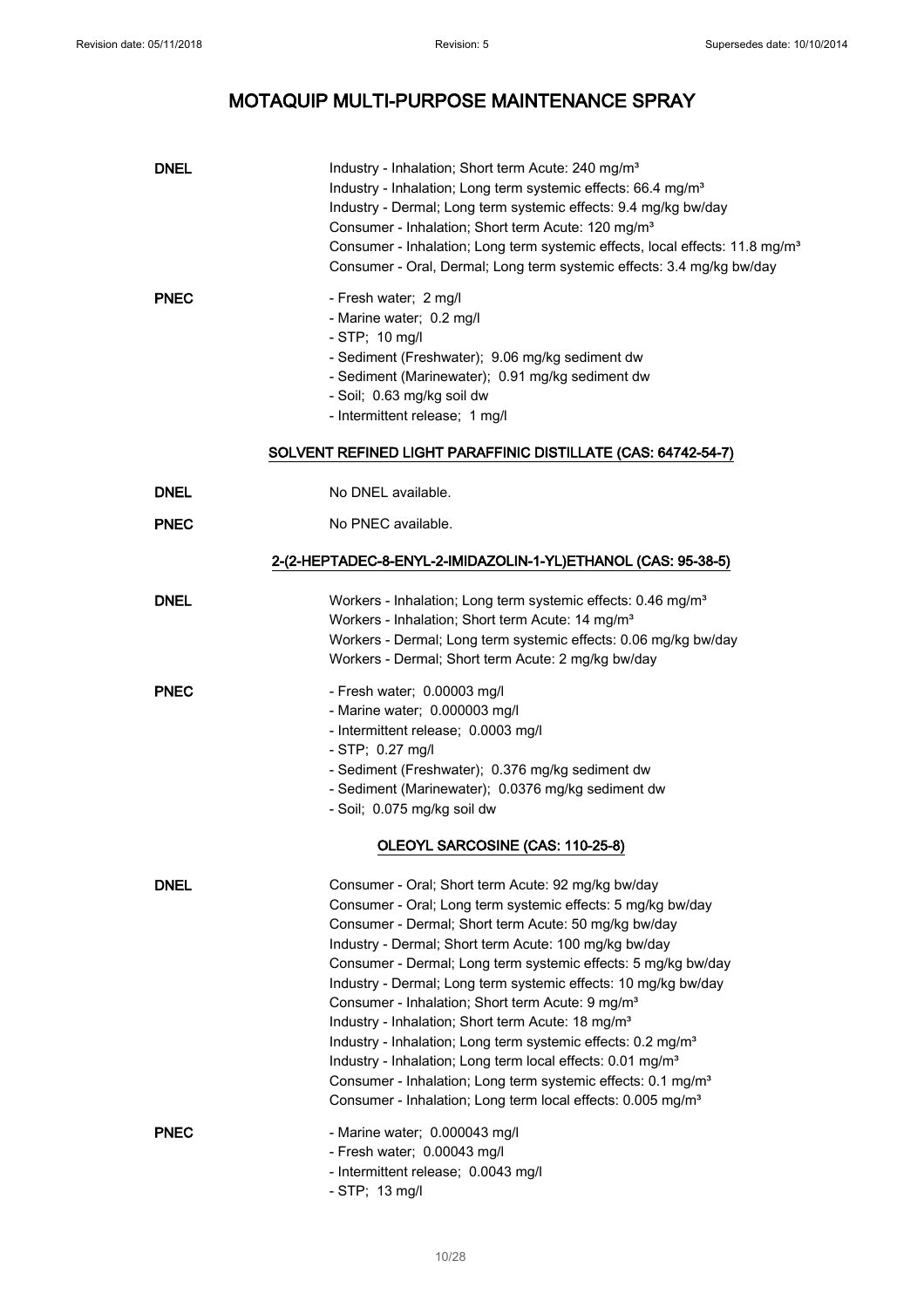## BENZYL BENZOATE (CAS: 120-51-4)

| <b>DNEL</b> | Workers - Inhalation; Long term systemic effects: 5.1 mg/m <sup>3</sup><br>Workers - Inhalation; Short term Acute: 102 mg/m <sup>3</sup><br>Workers - Dermal; Long term systemic effects: 2.6 mg/kg bw/day<br>General population - Inhalation; Long term systemic effects: 1.25 mg/m <sup>3</sup><br>General population - Dermal; Long term systemic effects: 1.3 mg/kg bw/day<br>General population - Oral; Long term systemic effects: 0.4 mg/kg bw/day<br>General population - Oral; Short term Acute: 78 mg/kg bw/day |
|-------------|---------------------------------------------------------------------------------------------------------------------------------------------------------------------------------------------------------------------------------------------------------------------------------------------------------------------------------------------------------------------------------------------------------------------------------------------------------------------------------------------------------------------------|
| <b>PNEC</b> | - Fresh water; 0.0168 mg/l<br>- Marine water; 0.00168 mg/l<br>$-$ STP; 100 mg/l<br>- Sediment (Freshwater); 10.66 mg/kg sediment dw<br>- Sediment (Marinewater); 1.07 mg/kg sediment dw<br>- Soil; 2.12 mg/kg soil dw<br><b>METHYL HYDROGENATED ROSINATE (CAS: 8050-15-5)</b>                                                                                                                                                                                                                                             |
| <b>DNEL</b> | Workers - Inhalation; Long term systemic effects: 44.6 mg/m <sup>3</sup><br>Workers - Dermal; Long term systemic effects: 6.3 mg/kg bw/day<br>General population - Inhalation; Long term systemic effects: 13.2 mg/m <sup>3</sup><br>General population - Dermal; Long term systemic effects: 3.8 mg/kg bw/day<br>General population - Oral; Long term systemic effects: 3.8 mg/kg bw/day                                                                                                                                 |
| <b>PNEC</b> | - Fresh water; 0.027 mg/l<br>- Marine water; 0.0027 mg/l<br>- Intermittent release; 0.27 mg/l<br>- STP; $2 \text{ mg/l}$<br>- Sediment (Freshwater); 625.79 mg/kg sediment dw<br>- Sediment (Marinewater); 62.58 mg/kg sediment dw<br>- Soil; 125 mg/kg soil dw<br>TERPINEOL ACETATE (CAS: 8007-35-0)                                                                                                                                                                                                                     |
| <b>DNEL</b> | No DNEL available.                                                                                                                                                                                                                                                                                                                                                                                                                                                                                                        |
| <b>PNEC</b> | No PNEC available.                                                                                                                                                                                                                                                                                                                                                                                                                                                                                                        |
|             | d-LIMONENE (CAS: 5989-27-5)                                                                                                                                                                                                                                                                                                                                                                                                                                                                                               |
| <b>DNEL</b> | Workers - Inhalation; Long term systemic effects: 33.3 mg/m <sup>3</sup><br>Workers - Dermal; Short term local effects, Acute: 0.222 mg/cm <sup>2</sup><br>General population - Inhalation; Long term systemic effects: 8.33 mg/m <sup>3</sup><br>General population - Dermal; Short term local effects, Acute: 0.111 mg/cm <sup>2</sup><br>General population - Oral; Long term systemic effects: 4.76 mg/kg bw/day                                                                                                      |
| <b>PNEC</b> | - Fresh water; 0.0054 mg/l<br>- Marine water; 0.00054 mg/l<br>- STP; 1.8 mg/l<br>- Sediment (Freshwater); 1.32 mg/kg sediment dw<br>- Marine water; 0.13 mg/kg sediment dw<br>- Soil; 0.262 mg/kg soil dw                                                                                                                                                                                                                                                                                                                 |

### PARA-MENTH-1-EN-8-OL (CAS: 98-55-5)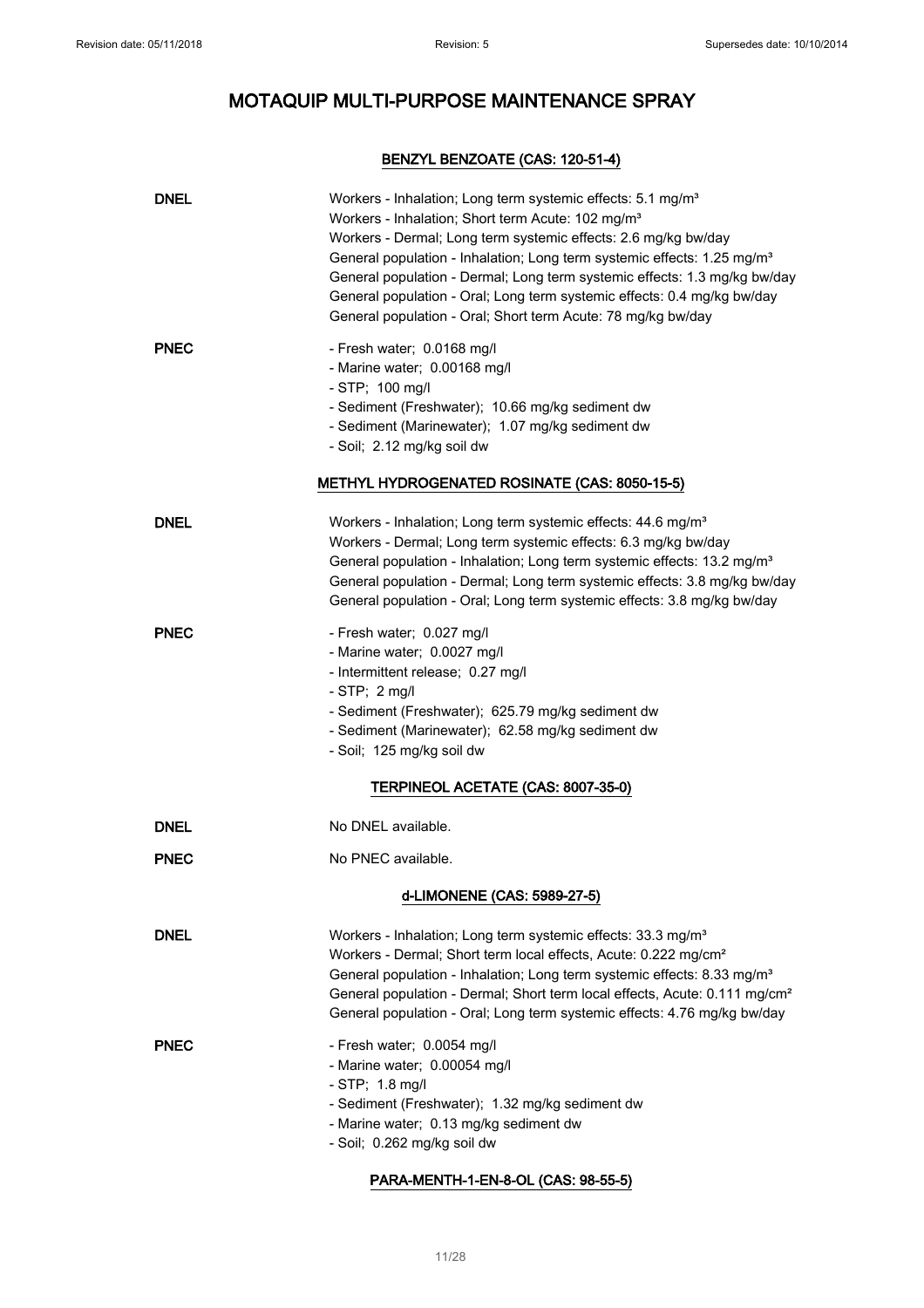| <b>DNEL</b> | No DNEL available.                                                                                                                                                                                                                                                                                                                                                                                                                                                                                                                                                                                                                                                                                                                                                                                                                                                                                                                                                                                                       |
|-------------|--------------------------------------------------------------------------------------------------------------------------------------------------------------------------------------------------------------------------------------------------------------------------------------------------------------------------------------------------------------------------------------------------------------------------------------------------------------------------------------------------------------------------------------------------------------------------------------------------------------------------------------------------------------------------------------------------------------------------------------------------------------------------------------------------------------------------------------------------------------------------------------------------------------------------------------------------------------------------------------------------------------------------|
| <b>PNEC</b> | $-$ STP; 2.6 mg/l<br>- Sediment (Freshwater); 1.85 mg/kg<br>- Sediment (Marinewater); 0.185 mg/kg<br>- Soil; 0.329 mg/kg                                                                                                                                                                                                                                                                                                                                                                                                                                                                                                                                                                                                                                                                                                                                                                                                                                                                                                 |
|             | <b>VANILLIN (CAS: 121-33-5)</b>                                                                                                                                                                                                                                                                                                                                                                                                                                                                                                                                                                                                                                                                                                                                                                                                                                                                                                                                                                                          |
| <b>DNEL</b> | No DNEL available.                                                                                                                                                                                                                                                                                                                                                                                                                                                                                                                                                                                                                                                                                                                                                                                                                                                                                                                                                                                                       |
| <b>PNEC</b> | - Fresh water; 0.118 mg/l<br>- Marine water; 0.0118 mg/l<br>- STP; 10 mg/l<br>- Sediment (Freshwater); 58.22 mg/kg sediment dw<br>- Sediment (Marinewater); 5.822 mg/kg sediment dw<br>- Soil; 11.54 mg/kg soil dw                                                                                                                                                                                                                                                                                                                                                                                                                                                                                                                                                                                                                                                                                                                                                                                                       |
|             | ISOPENTYL SALICYLATE (CAS: 87-20-7)                                                                                                                                                                                                                                                                                                                                                                                                                                                                                                                                                                                                                                                                                                                                                                                                                                                                                                                                                                                      |
| <b>DNEL</b> | No DNEL available.                                                                                                                                                                                                                                                                                                                                                                                                                                                                                                                                                                                                                                                                                                                                                                                                                                                                                                                                                                                                       |
| <b>PNEC</b> | No PNEC available.                                                                                                                                                                                                                                                                                                                                                                                                                                                                                                                                                                                                                                                                                                                                                                                                                                                                                                                                                                                                       |
|             | 3,7-DIMETHYL-1,6-OCTADIEN-3-OL (CAS: 78-70-6)                                                                                                                                                                                                                                                                                                                                                                                                                                                                                                                                                                                                                                                                                                                                                                                                                                                                                                                                                                            |
| <b>DNEL</b> | Workers - Inhalation; Long term systemic effects: 2.8 mg/m <sup>3</sup><br>Workers - Inhalation; Short term Acute: 16.5 mg/m <sup>3</sup><br>Workers - Dermal; Long term systemic effects: 2.5 mg/kg bw/day<br>Workers - Dermal; Short term Acute: 5 mg/kg bw/day<br>Workers - Dermal; Long term local effects: 15 mg/cm <sup>2</sup><br>Workers - Dermal; Short term Acute: 15 mg/cm <sup>2</sup><br>General population - Inhalation; Long term systemic effects: 0.7 mg/m <sup>3</sup><br>General population - Inhalation; Short term Acute: 4.1 mg/m <sup>3</sup><br>General population - Dermal; Long term systemic effects: 1.25 mg/kg bw/day<br>General population - Dermal; Short term Acute: 2.5 mg/kg bw/day<br>General population - Dermal; Long term local effects: 15 mg/cm <sup>2</sup><br>General population - Dermal; Short term Acute: 15 mg/cm <sup>2</sup><br>General population - Oral; Long term systemic effects: 0.2 mg/kg bw/day<br>General population - Oral; Short term Acute: 1.2 mg/kg bw/day |
| <b>PNEC</b> | - Fresh water; 0.2 mg/l<br>- Marine water; 0.02 mg/l<br>- Intermittent release; 2 mg/l<br>- STP; 10 mg/l<br>- Sediment (Freshwater); 2.22 mg/kg sediment dw<br>- Sediment (Marinewater); 0.222 mg/kg sediment dw<br>- Soil; 0.327 mg/kg soil dw                                                                                                                                                                                                                                                                                                                                                                                                                                                                                                                                                                                                                                                                                                                                                                          |
|             | CINEOLE (CAS: 470-82-6)                                                                                                                                                                                                                                                                                                                                                                                                                                                                                                                                                                                                                                                                                                                                                                                                                                                                                                                                                                                                  |
| <b>DNEL</b> | Workers - Inhalation; Long term systemic effects: 7.05 mg/m <sup>3</sup><br>Workers - Dermal; Long term systemic effects: 2 mg/kg bw/day<br>General population - Inhalation; Long term systemic effects: 1.74 mg/m <sup>3</sup><br>General population - Dermal; Long term systemic effects: 1 mg/kg bw/day                                                                                                                                                                                                                                                                                                                                                                                                                                                                                                                                                                                                                                                                                                               |

General population - Oral; Long term systemic effects: 600 mg/kg bw/day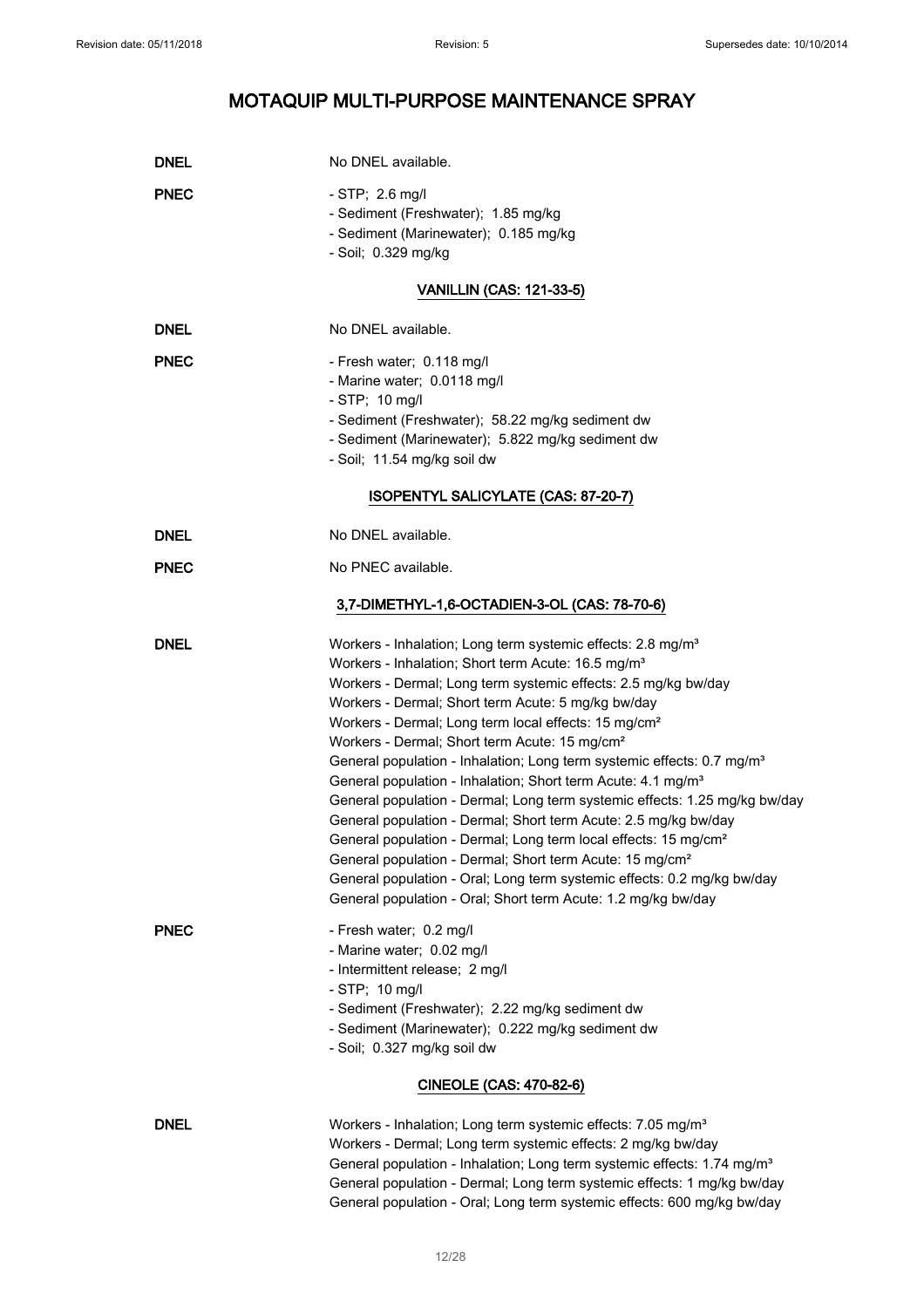| <b>PNEC</b> | - Fresh water; 0.057 mg/l<br>- Marine water; 0.0057 mg/l<br>- Intermittent release; 0.57 mg/l<br>$-$ STP; 10 mg/l<br>- Sediment (Freshwater); 1.425 mg/kg sediment dw<br>- Sediment (Marinewater); 0.1425 mg/kg sediment dw<br>- Soil; 0.25 mg/kg soil dw                                                                                                                                                                                                                                                                                  |
|-------------|--------------------------------------------------------------------------------------------------------------------------------------------------------------------------------------------------------------------------------------------------------------------------------------------------------------------------------------------------------------------------------------------------------------------------------------------------------------------------------------------------------------------------------------------|
|             | COUMARIN (CAS: 91-64-5)                                                                                                                                                                                                                                                                                                                                                                                                                                                                                                                    |
| <b>DNEL</b> | Workers - Inhalation; Long term systemic effects: 6.78 mg/m <sup>3</sup><br>Workers - Dermal; Long term systemic effects: 0.79 mg/kg bw/day<br>General population - Inhalation; Long term systemic effects: 1.69 mg/m <sup>3</sup><br>General population - Dermal, Oral; Long term systemic effects: 0.39 mg/kg bw/day                                                                                                                                                                                                                     |
| <b>PNEC</b> | - Fresh water; 0.019 mg/l<br>- Marine water; 0.0019 mg/l<br>- Intermittent release; 0.0142 mg/l<br>$-$ STP; 6.4 mg/l<br>- Sediment (Freshwater); 0.15 mg/kg sediment dw<br>- Sediment (Marinewater); 0.015 mg/kg sediment dw<br>- Soil; 0.018 mg/kg soil dw                                                                                                                                                                                                                                                                                |
|             | TERPINOLENE (CAS: 586-62-9)                                                                                                                                                                                                                                                                                                                                                                                                                                                                                                                |
| <b>DNEL</b> | Workers - Inhalation; Long term systemic effects: 3.6 mg/m <sup>3</sup><br>Workers - Dermal; Long term systemic effects: 0.52 mg/kg bw/day<br>Workers - Dermal; Long term local effects: 0.044 mg/cm <sup>2</sup><br>General population - Inhalation; Long term systemic effects: 0.9 mg/m <sup>3</sup><br>General population - Dermal, Oral; Long term systemic effects: 0.26 mg/kg bw/day                                                                                                                                                |
| <b>PNEC</b> | - Fresh water; 0.000634 mg/l<br>- Marine water; 0.0000634 mg/l<br>- Intermittent release; 0.00634 mg/l<br>$-$ STP; 0.2 mg/l<br>- Sediment (Freshwater); 0.147 mg/kg sediment dw<br>- Sediment (Marinewater); 0.0147 mg/l<br>- Soil; 0.0291 mg/l                                                                                                                                                                                                                                                                                            |
|             | CITRAL (CAS: 5392-40-5)                                                                                                                                                                                                                                                                                                                                                                                                                                                                                                                    |
| <b>DNEL</b> | Workers - Inhalation; Long term systemic effects: 9 mg/m <sup>3</sup><br>Workers - Dermal; Long term systemic effects: 1.7 mg/kg bw/day<br>Workers - Dermal; Long term local effects: 0.14 mg/cm <sup>2</sup><br>General population - Inhalation; Long term systemic effects: 2.7 mg/m <sup>3</sup><br>General population - Dermal; Long term systemic effects: 1 mg/kg bw/day<br>General population - Dermal; Long term local effects: 0.14 mg/cm <sup>2</sup><br>General population - Oral; Long term systemic effects: 0.6 mg/kg bw/day |
| <b>PNEC</b> | - Fresh water; 0.00678 mg/l<br>- Marine water; 0.000678 mg/l<br>- Intermittent release; 0.0678 mg/l<br>- STP; 1.6 mg/l<br>- Sediment (Freshwater); 0.125 mg/kg sediment dw<br>- Sediment (Marinewater); 0.0125 mg/kg sediment dw<br>- Soil; 0.0209 mg/kg soil dw                                                                                                                                                                                                                                                                           |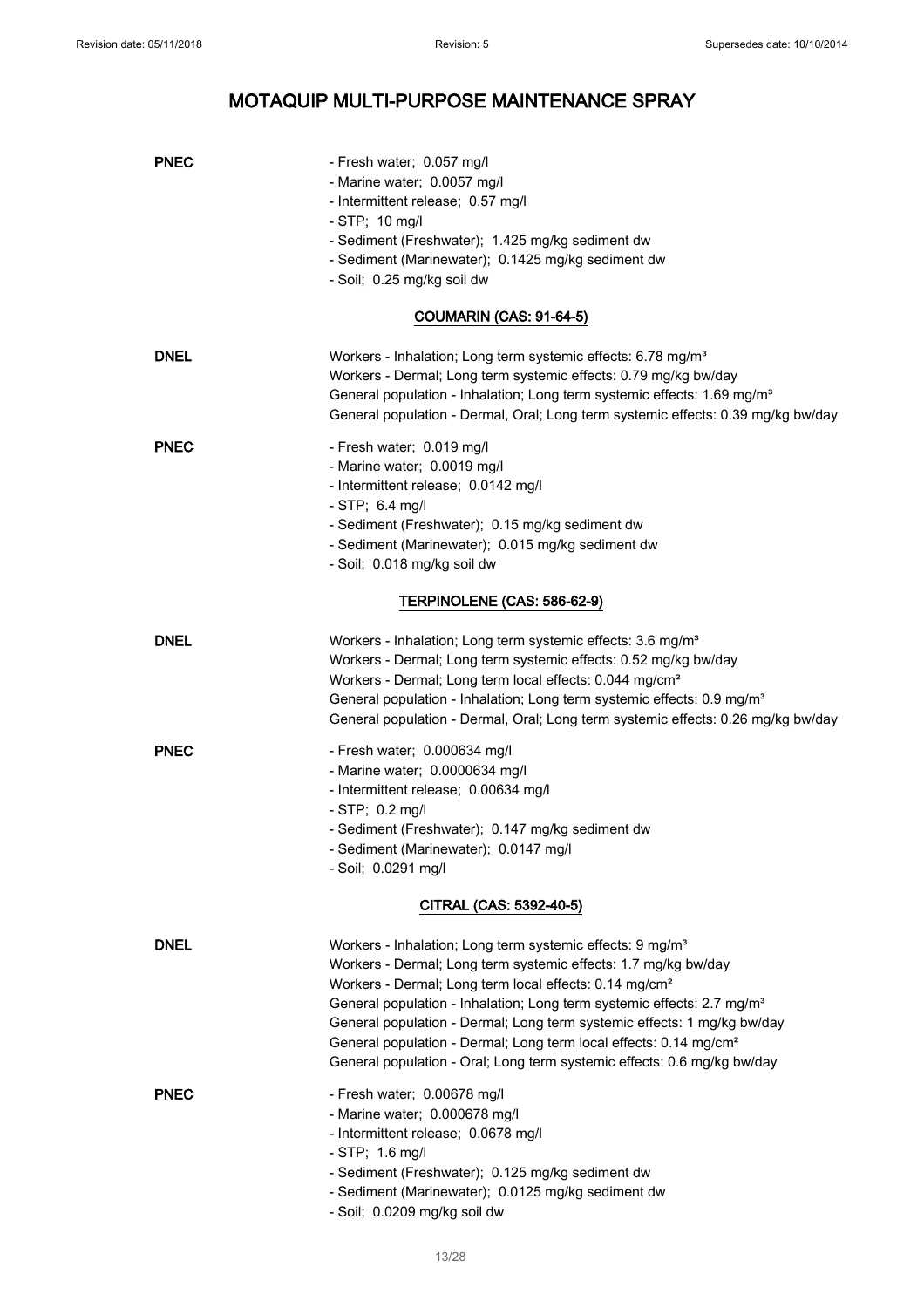## HYDROXYCITRONELLAL (CAS: 107-75-5)

| <b>DNEL</b>                 | Workers - Inhalation; Long term systemic effects: 18 mg/m <sup>3</sup><br>Workers - Dermal; Long term systemic effects: 1.9 mg/kg bw/day<br>General population - Inhalation; Long term systemic effects: 5.4 mg/m <sup>3</sup><br>General population - Dermal; Long term systemic effects: 1.1 mg/kg bw/day<br>General population - Oral; Long term systemic effects: 0.6 mg/kg bw/day<br>Workers, General population - Dermal; Short term local effects, Acute: 0.5 mg/cm <sup>2</sup>                                                              |  |
|-----------------------------|------------------------------------------------------------------------------------------------------------------------------------------------------------------------------------------------------------------------------------------------------------------------------------------------------------------------------------------------------------------------------------------------------------------------------------------------------------------------------------------------------------------------------------------------------|--|
| <b>PNEC</b>                 | - Fresh water; 0.0316 mg/l<br>- Marine water; 0.00316 mg/l<br>- Intermittent release; 0.316 mg/l<br>$-$ STP; 10 mg/l<br>- Sediment (Freshwater); 0.145 mg/kg sediment dw<br>- Sediment (Marinewater); 0.0145 mg/kg sediment dw<br>- Soil; 0.0105 mg/kg soil dw                                                                                                                                                                                                                                                                                       |  |
|                             | ALLYLANISOLE (CAS: 140-67-0)                                                                                                                                                                                                                                                                                                                                                                                                                                                                                                                         |  |
| <b>DNEL</b>                 | No DNEL available.                                                                                                                                                                                                                                                                                                                                                                                                                                                                                                                                   |  |
| <b>PNEC</b>                 | No PNEC available.                                                                                                                                                                                                                                                                                                                                                                                                                                                                                                                                   |  |
| ALPHA-PINENE (CAS: 80-56-8) |                                                                                                                                                                                                                                                                                                                                                                                                                                                                                                                                                      |  |
| <b>DNEL</b>                 | Workers - Inhalation; Long term systemic effects: 5.98 mg/m <sup>3</sup><br>Workers - Dermal; Short term Acute: 0.161 mg/cm <sup>2</sup><br>General population - Inhalation; Long term systemic effects: 1.06 mg/m <sup>3</sup><br>General population - Dermal; Short term systemic effects, Acute: 0.081 mg/cm <sup>2</sup><br>General population - Oral; Long term systemic effects: 0.31 mg/kg bw/day                                                                                                                                             |  |
| <b>PNEC</b>                 | - Fresh water; 0.004 mg/l<br>- Marine water; 0.0004 mg/l<br>$-$ STP; 3.26 mg/l<br>- Sediment (Freshwater); 1.033 mg/kg sediment dw<br>- Sediment (Marinewater); 0.103 mg/kg sediment dw<br>- Soil; 0.539 mg/kg soil dw                                                                                                                                                                                                                                                                                                                               |  |
|                             | <b>GERANIOL (CAS: 106-24-1)</b>                                                                                                                                                                                                                                                                                                                                                                                                                                                                                                                      |  |
| <b>DNEL</b>                 | Workers - Inhalation; Long term systemic effects: 161.6 mg/m <sup>3</sup><br>Workers - Dermal; Long term systemic effects: 12.5 mg/kg bw/day<br>Workers - Dermal; Long term local effects: 11.8 mg/cm <sup>2</sup><br>General population - Inhalation; Long term systemic effects: 47.8 mg/m <sup>3</sup><br>General population - Dermal; Long term systemic effects: 7.5 mg/kg bw/day<br>General population - Dermal; Long term local effects: 11.8 mg/cm <sup>2</sup><br>General population - Oral; Long term systemic effects: 13.75 mg/kg bw/day |  |
| <b>PNEC</b>                 | - Fresh water; 0.0108 mg/l<br>- Marine water; 0.00108 mg/l<br>- Intermittent release; 0.108 mg/l<br>- STP; 0.7 mg/l<br>- Sediment (Freshwater); 0.115 mg/kg<br>- Sediment (Marinewater); 0.0115 mg/kg<br>- Soil; 0.0167 mg/kg                                                                                                                                                                                                                                                                                                                        |  |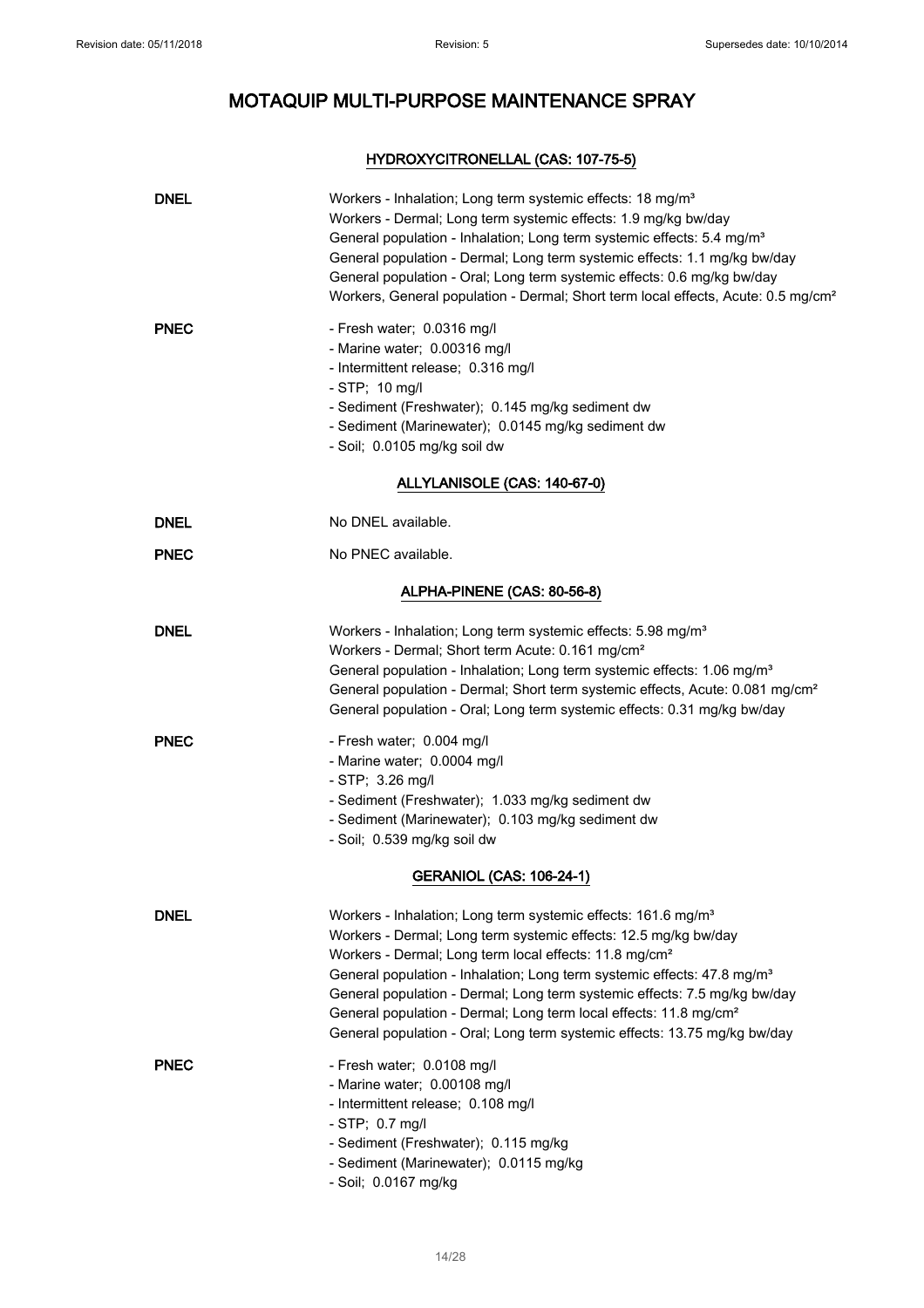## GERANYL ACETATE (CAS: 105-87-3)

| <b>DNEL</b> | Workers - Inhalation; Long term systemic effects: 62.59 mg/m <sup>3</sup><br>Workers - Dermal; Long term systemic effects: 35.5 mg/kg bw/day<br>General population - Inhalation; Long term systemic effects: 15.4 mg/m <sup>3</sup><br>General population - Dermal; Long term systemic effects: 17.75 mg/kg bw/day<br>General population - Oral; Long term systemic effects: 8.9 mg/kg bw/day                                                                                                                                                                                                                                                                                                                                                                                                                                                                                |
|-------------|------------------------------------------------------------------------------------------------------------------------------------------------------------------------------------------------------------------------------------------------------------------------------------------------------------------------------------------------------------------------------------------------------------------------------------------------------------------------------------------------------------------------------------------------------------------------------------------------------------------------------------------------------------------------------------------------------------------------------------------------------------------------------------------------------------------------------------------------------------------------------|
| <b>PNEC</b> | - Fresh water; 0.00372 mg/l<br>- Marine water; 0.000372 mg/l<br>- Intermittent release; 0.0372 mg/l<br>$-$ STP; $8$ mg/l<br>- Sediment (Freshwater); 0.442 mg/kg sediment dw<br>- Sediment (Marinewater); 0.0442 mg/kg sediment dw<br>- Soil; 0.0859 mg/kg soil dw                                                                                                                                                                                                                                                                                                                                                                                                                                                                                                                                                                                                           |
|             | BENZYL ALCOHOL (CAS: 100-51-6)                                                                                                                                                                                                                                                                                                                                                                                                                                                                                                                                                                                                                                                                                                                                                                                                                                               |
| <b>DNEL</b> | Workers - Inhalation; Long term systemic effects: 22 mg/m <sup>3</sup><br>Workers - Inhalation; Short term Acute: 110 mg/m <sup>3</sup><br>Workers - Dermal; Long term systemic effects: 8 mg/kg bw/day<br>Workers - Dermal; Short term Acute: 40 mg/kg bw/day<br>General population - Inhalation; Long term systemic effects: 5.4 mg/m <sup>3</sup><br>General population - Inhalation; Short term Acute: 27 mg/m <sup>3</sup><br>General population - Dermal, Oral; Long term systemic effects: 4 mg/kg bw/day<br>General population - Dermal, Oral; Short term Acute: 20 mg/kg bw/day                                                                                                                                                                                                                                                                                     |
| <b>PNEC</b> | - Fresh water; 1 mg/l<br>- Marine water; 0.1 mg/l<br>- Intermittent release; 2.3 mg/l<br>- STP; 39 mg/l<br>- Sediment (Freshwater); 5.27 mg/kg sediment dw<br>- Sediment (Marinewater); 0.527 mg/kg sediment dw<br>- Soil; 0.456 mg/kg soil dw                                                                                                                                                                                                                                                                                                                                                                                                                                                                                                                                                                                                                               |
|             | CITRONELLOL (CAS: 106-22-9)                                                                                                                                                                                                                                                                                                                                                                                                                                                                                                                                                                                                                                                                                                                                                                                                                                                  |
| <b>DNEL</b> | Workers - Inhalation; Long term systemic effects: 161.6 mg/m <sup>3</sup><br>Workers - Inhalation; Long term local effects: 10 mg/m <sup>3</sup><br>Workers - Inhalation; Short term Acute: 10 mg/m <sup>3</sup><br>Workers - Dermal; Long term systemic effects: 327.4 mg/kg bw/day<br>General population - Inhalation; Long term systemic effects: 47.8 mg/m <sup>3</sup><br>General population - Inhalation; Long term local effects: 10 mg/m <sup>3</sup><br>General population - Inhalation; Short term Acute: 10 mg/m <sup>3</sup><br>General population - Dermal; Long term systemic effects: 196.4 mg/kg bw/day<br>General population - Dermal; Short term local effects, Acute: 2.950 mg/cm <sup>2</sup><br>Workers - Dermal; Short term Acute, local effects: 2.950 mg/cm <sup>2</sup><br>General population - Oral; Long term systemic effects: 13.8 mg/kg bw/day |
| <b>PNEC</b> | - Fresh water; 0.0024 mg/l<br>- Marine water; 0.00024 mg/l<br>- Intermittent release; 0.024 mg/l<br>- STP; 580 mg/l<br>- Sediment (Freshwater); 0.0256 mg/kg sediment dw<br>- Sediment (Marinewater); 0.00256 mg/kg sediment dw<br>- Soil; 0.00371 mg/kg soil dw                                                                                                                                                                                                                                                                                                                                                                                                                                                                                                                                                                                                             |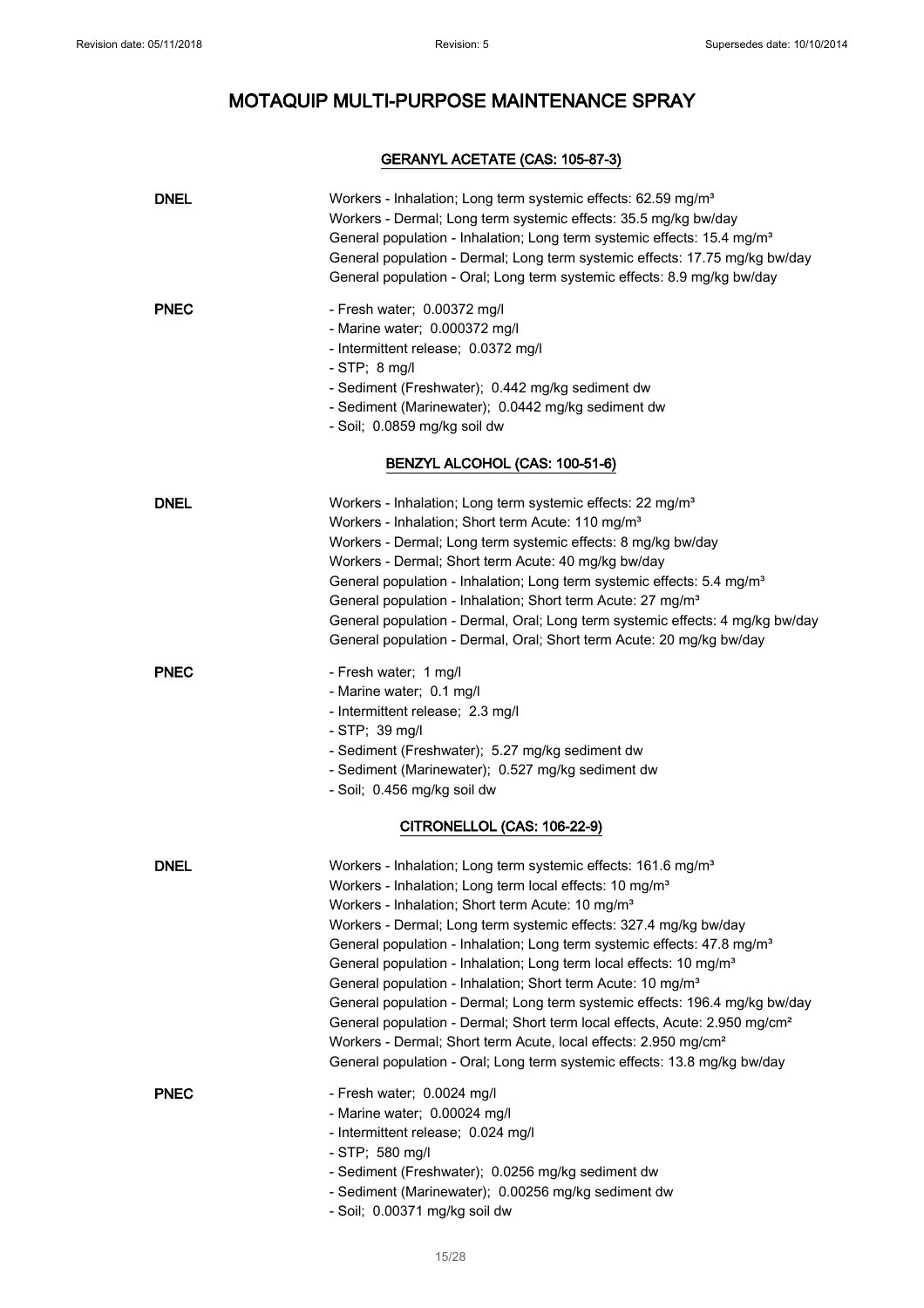## BENZYL SALICYLATE (CAS: 118-58-1)

| <b>DNEL</b>                               | Workers - Inhalation; Long term systemic effects: 3.17 mg/m <sup>3</sup><br>Workers - Dermal; Long term systemic effects: 0.9 mg/kg bw/day<br>General population - Inhalation; Long term systemic effects: 0.78 mg/m <sup>3</sup><br>General population - Dermal; Long term systemic effects: 0.45 mg/kg bw/day<br>General population - Oral; Long term systemic effects: 0.45 mg/kg bw/day                                                                                                                                                                                                                                     |
|-------------------------------------------|---------------------------------------------------------------------------------------------------------------------------------------------------------------------------------------------------------------------------------------------------------------------------------------------------------------------------------------------------------------------------------------------------------------------------------------------------------------------------------------------------------------------------------------------------------------------------------------------------------------------------------|
| <b>PNEC</b>                               | - Fresh water; 0.00103 mg/l<br>- Marine water; 0.000103 mg/l<br>- Intermittent release; 0.0103 mg/l<br>- STP; 10 mg/l<br>- Sediment (Freshwater); 0.584 mg/kg sediment dw<br>- Sediment (Marinewater); 0.0584 mg/kg sediment dw<br>- Soil; 0.021 mg/kg soil dw                                                                                                                                                                                                                                                                                                                                                                  |
| 8.2. Exposure controls                    |                                                                                                                                                                                                                                                                                                                                                                                                                                                                                                                                                                                                                                 |
| Protective equipment                      |                                                                                                                                                                                                                                                                                                                                                                                                                                                                                                                                                                                                                                 |
| Appropriate engineering<br>controls       | Provide adequate general and local exhaust ventilation.                                                                                                                                                                                                                                                                                                                                                                                                                                                                                                                                                                         |
| Eye/face protection                       | None required when product is used as instructed. Eyewear complying with an approved<br>standard should be worn if a risk assessment indicates eye contact is possible. The following<br>protection should be worn: Chemical splash goggles.                                                                                                                                                                                                                                                                                                                                                                                    |
| Hand protection                           | No specific precautions due to the small quantities handled. In case of intensive contact, wear<br>protective gloves (EN 374). Adhere to the manufacturer's instructions and information relating<br>to the use, storage, care and replacement of protective gloves. protective gloves shall be<br>replaced immediately when physically damaged or worn. Appropriate Material - Butyl,<br>Material Thickness - 0.6 to 0.8mm, Breakthrough Time - 8Hrs                                                                                                                                                                           |
| Other skin and body<br>protection         | Barrier cream applied before work may make it easier to clean the skin after exposure, but<br>does not prevent absorption through the skin.                                                                                                                                                                                                                                                                                                                                                                                                                                                                                     |
| Hygiene measures                          | Do not smoke in work area. No specific hygiene procedures recommended but good personal<br>hygiene practices should always be observed when working with chemical products. When<br>using do not eat, drink or smoke.                                                                                                                                                                                                                                                                                                                                                                                                           |
| <b>Respiratory protection</b>             | Respiratory protection should be worn when there is a potential to exceed the exposure limit<br>requirements or guidelines. If there are no applicable exposure limit requirements or<br>guidelines, wear respiratory protection when adverse effects, such as respiratory irritation or<br>discomfort have been experienced, or where indicated by your risk assessment process. For<br>most conditions no respiratory protection should be needed; however, if discomfort is<br>experienced, use an approved air-purifying respirator. Use CE approved air-purifying<br>respirator with combination filter type A1P2 minimum. |
| <b>Environmental exposure</b><br>controls | Emissions from ventilation or work process equipment should be checked to ensure they<br>comply with the requirements of environmental protection legislation. In some cases, fume<br>scrubbers, filters or engineering modifications to the process equipment will be necessary to<br>reduce emissions to acceptable levels.                                                                                                                                                                                                                                                                                                   |

## SECTION 9: Physical and Chemical Properties

9.1. Information on basic physical and chemical properties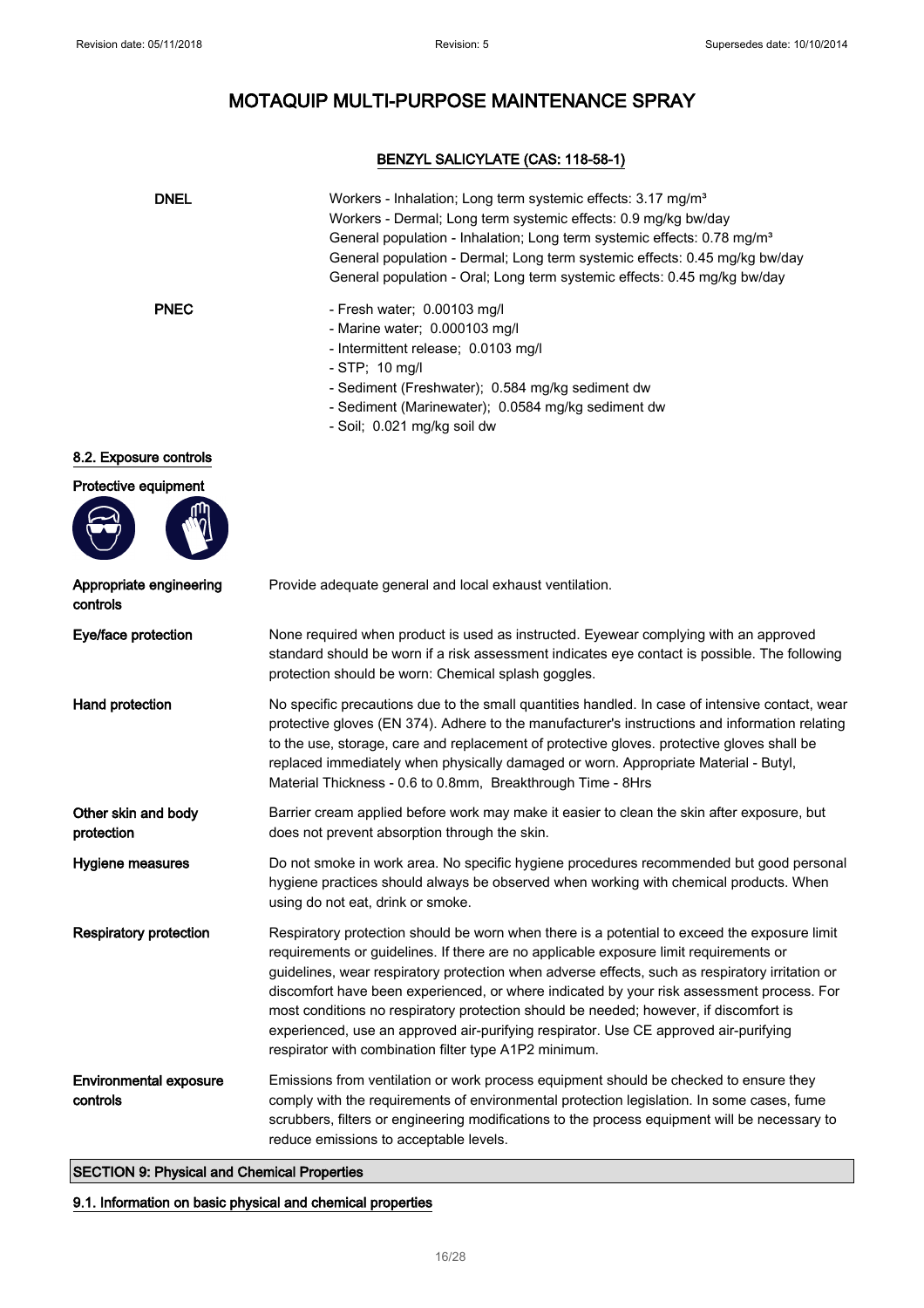| Appearance                                      | Aerosol.                                                                                                                                                                          |  |
|-------------------------------------------------|-----------------------------------------------------------------------------------------------------------------------------------------------------------------------------------|--|
| Colour                                          | Amber. to Brown.                                                                                                                                                                  |  |
| Odour                                           | Characteristic. Perfume.                                                                                                                                                          |  |
| Initial boiling point and range                 | 170-200°C @ 760 mm Hg                                                                                                                                                             |  |
| Flash point                                     | 36°C Closed cup.                                                                                                                                                                  |  |
| Upper/lower flammability or<br>explosive limits | Lower flammable/explosive limit: 0.6% Upper flammable/explosive limit: 8.0%                                                                                                       |  |
| Vapour density                                  | >1                                                                                                                                                                                |  |
| <b>Relative density</b>                         | 0.800g/ml @ 20°C                                                                                                                                                                  |  |
| Solubility(ies)                                 | Soluble in the following materials: Organic solvents. Insoluble in water.                                                                                                         |  |
| Comments                                        | Information given concerns the concentrated solution.                                                                                                                             |  |
| 9.2. Other information                          |                                                                                                                                                                                   |  |
| <b>SECTION 10: Stability and reactivity</b>     |                                                                                                                                                                                   |  |
| 10.1. Reactivity                                |                                                                                                                                                                                   |  |
| <b>Reactivity</b>                               | There are no known reactivity hazards associated with this product.                                                                                                               |  |
| 10.2. Chemical stability                        |                                                                                                                                                                                   |  |
| <b>Stability</b>                                | Stable at normal ambient temperatures.                                                                                                                                            |  |
| 10.3. Possibility of hazardous reactions        |                                                                                                                                                                                   |  |
| Possibility of hazardous<br>reactions           | Under normal conditions of storage and use, hazardous reactions will not occur. Will not<br>polymerise.                                                                           |  |
| 10.4. Conditions to avoid                       |                                                                                                                                                                                   |  |
| <b>Conditions to avoid</b>                      | Avoid heat, flames and other sources of ignition. Avoid exposing aerosol containers to high<br>temperatures or direct sunlight.                                                   |  |
| 10.5. Incompatible materials                    |                                                                                                                                                                                   |  |
| <b>Materials to avoid</b>                       | Strong alkalis. Strong oxidising agents.                                                                                                                                          |  |
| 10.6. Hazardous decomposition products          |                                                                                                                                                                                   |  |
| Hazardous decomposition<br>products             | Fire creates: Vapours/gases/fumes of: Carbon monoxide (CO). Carbon dioxide (CO2).                                                                                                 |  |
| <b>SECTION 11: Toxicological information</b>    |                                                                                                                                                                                   |  |
| 11.1. Information on toxicological effects      |                                                                                                                                                                                   |  |
| <b>General information</b>                      | To the best of our knowledge the chemical, physical and toxicological properties have not<br>been thoroughly investigated.                                                        |  |
| Inhalation                                      | May cause respiratory system irritation. Prolonged inhalation of high concentrations may<br>damage respiratory system. Vapours may cause headache, fatigue, dizziness and nausea. |  |
| Ingestion                                       | Swallowing concentrated chemical may cause severe internal injury. May cause discomfort if<br>swallowed. May cause stomach pain or vomiting.                                      |  |
| <b>Skin contact</b>                             | Repeated exposure may cause skin dryness or cracking. Repeated or prolonged exposure<br>may lead to irritation and dermatitis. Irritating to skin.                                |  |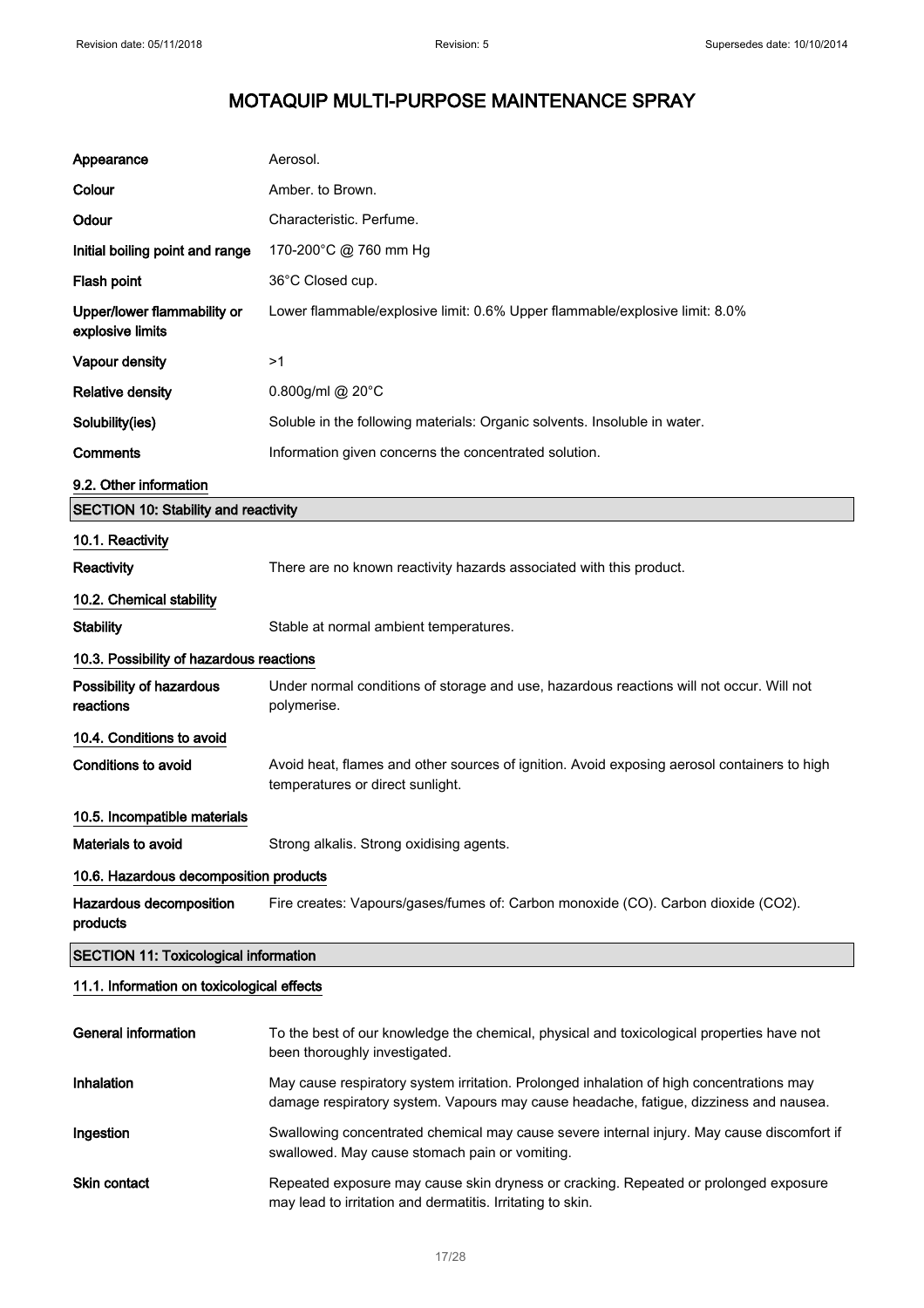| Eye contact | Vapour or spray in the eyes may cause irritation and smarting. |  |
|-------------|----------------------------------------------------------------|--|
|             |                                                                |  |

Route of exposure **Inhalation Skin and/or eye contact** 

## Toxicological information on ingredients.

## DISTILLATES(PETROLEUM), HYDROTREATED LIGHT

| Acute toxicity - oral                                          |                                                                                                                                             |
|----------------------------------------------------------------|---------------------------------------------------------------------------------------------------------------------------------------------|
| Acute toxicity oral (LD <sub>50</sub><br>mg/kg)                | 5,001.0                                                                                                                                     |
| <b>Species</b>                                                 | Rat                                                                                                                                         |
| ATE oral (mg/kg)                                               | 5,001.0                                                                                                                                     |
| Acute toxicity - dermal                                        |                                                                                                                                             |
| Acute toxicity dermal (LD <sub>50</sub> 2,001.0<br>mg/kg)      |                                                                                                                                             |
| <b>Species</b>                                                 | Rabbit                                                                                                                                      |
| ATE dermal (mg/kg)                                             | 2,001.0                                                                                                                                     |
| Acute toxicity - inhalation                                    |                                                                                                                                             |
| Acute toxicity inhalation<br>(LC <sub>so</sub> dust/mist mg/l) | 5.21                                                                                                                                        |
| <b>Species</b>                                                 | Rat                                                                                                                                         |
| <b>ATE inhalation</b><br>(dusts/mists mg/l)                    | 5.21                                                                                                                                        |
| Skin corrosion/irritation                                      |                                                                                                                                             |
| Animal data                                                    | Not irritating.                                                                                                                             |
| Serious eye damage/irritation                                  |                                                                                                                                             |
| Serious eye<br>damage/irritation                               | Not irritating.                                                                                                                             |
| Respiratory sensitisation                                      |                                                                                                                                             |
| Respiratory sensitisation                                      | No information required.                                                                                                                    |
| Skin sensitisation                                             |                                                                                                                                             |
| <b>Skin sensitisation</b>                                      | Not sensitising.                                                                                                                            |
| Germ cell mutagenicity                                         |                                                                                                                                             |
| Genotoxicity - in vitro                                        | Negative.                                                                                                                                   |
| Genotoxicity - in vivo                                         | Negative.                                                                                                                                   |
| Carcinogenicity                                                |                                                                                                                                             |
| Carcinogenicity                                                | Conclusive data but not sufficient for classification.                                                                                      |
| Reproductive toxicity                                          |                                                                                                                                             |
| Reproductive toxicity -<br>fertility                           | Fertility: - NOAEL >3000 mg/kg/day, Oral, Rat Method OECD Test guideline 421.<br>This substance has no evidence of toxicity to reproduction |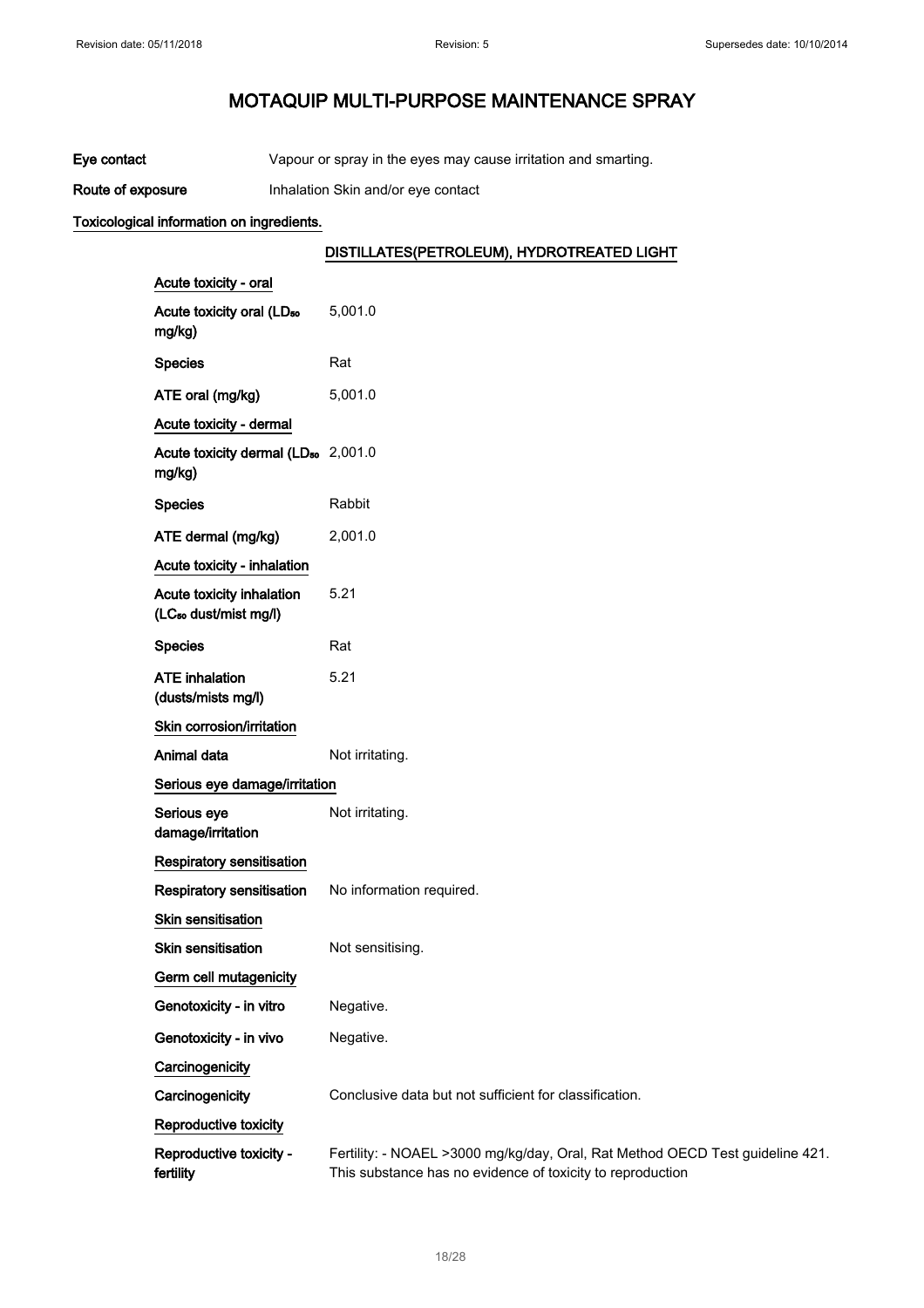Reproductive toxicity development Developmental toxicity: - NOAEL: 1000 mg/kg/day, Oral, Rat Method OECD 414. This substance has no evidence of toxicity to reproduction. Specific target organ toxicity - single exposure STOT - single exposure Conclusive data but not sufficient for classification. Specific target organ toxicity - repeated exposure STOT - repeated exposure NOAEL 750 mg/kg, Oral, Rat Inhalation No specific health hazards known. Ingestion **Harmful: may cause lung damage if swallowed**. Pneumonia may be the result if vomited material containing solvents reaches the lungs. Skin contact No specific health hazards known. Eve contact No specific health hazards known. BUTANE Acute toxicity - oral Notes (oral LD<sub>50</sub>) No information available. Acute toxicity - dermal Notes (dermal LD<sub>50</sub>) No information available. Acute toxicity - inhalation Acute toxicity inhalation (LC₅₀ vapours mg/l) 658.0 Species Rat ATE inhalation (vapours mg/l) 658.0 Skin corrosion/irritation Animal data Not irritating. Serious eye damage/irritation Serious eye damage/irritation Not irritating. Respiratory sensitisation Respiratory sensitisation No known effects from this product. Skin sensitisation Skin sensitisation No known effects from this product. Germ cell mutagenicity Genotoxicity - in vitro Negative. Genotoxicity - in vivo Negative. **Carcinogenicity** Carcinogenicity No information available.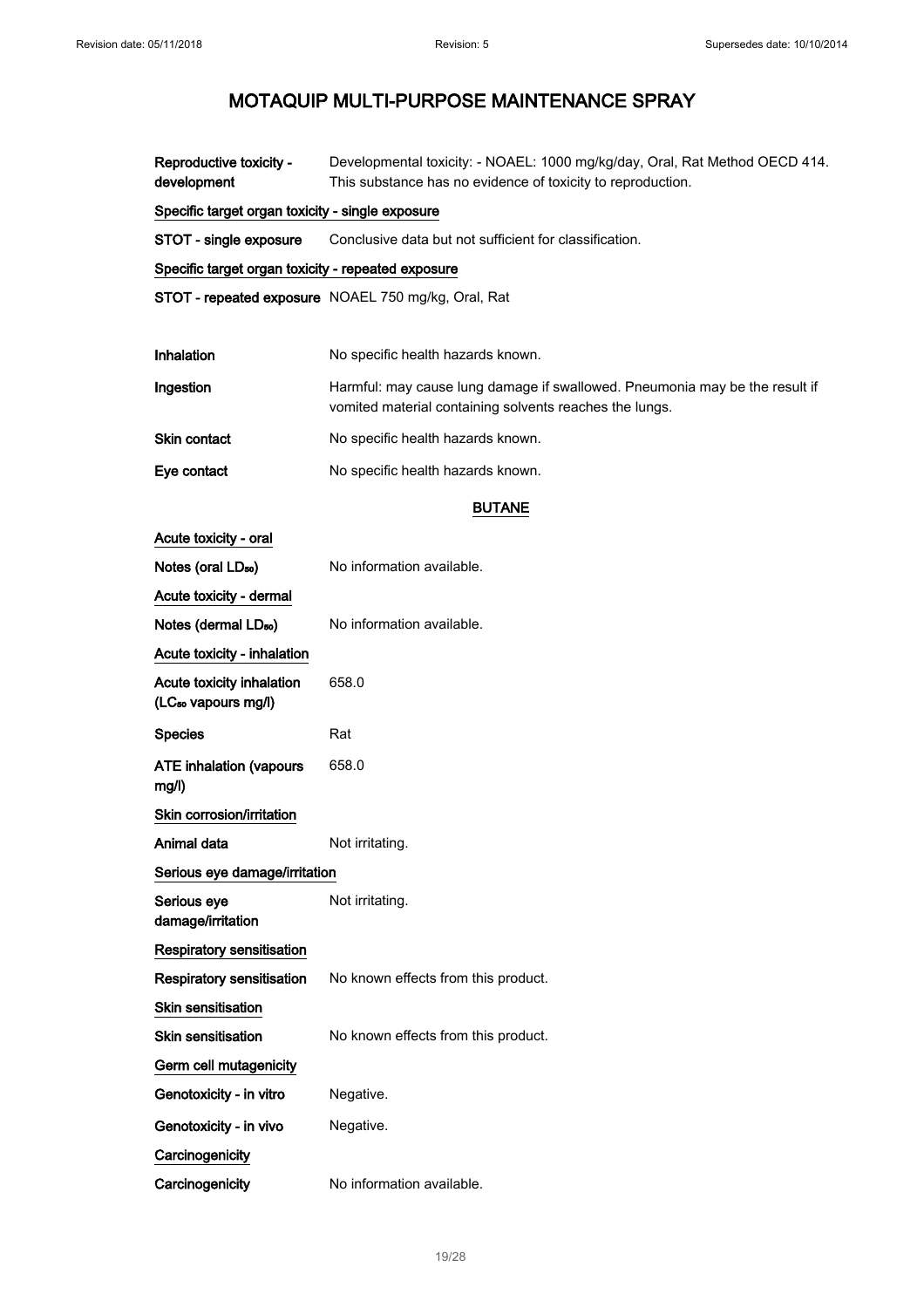| <b>IARC</b> carcinogenicity                                    | No component of this product present at levels greater than or equal to 0.1% is<br>identified as probable, possible or confirmed human carcinogen by IARC                                                                                 |
|----------------------------------------------------------------|-------------------------------------------------------------------------------------------------------------------------------------------------------------------------------------------------------------------------------------------|
| Reproductive toxicity                                          |                                                                                                                                                                                                                                           |
| Reproductive toxicity -<br>fertility                           | No evidence of reproductive toxicity in animal studies.                                                                                                                                                                                   |
| Reproductive toxicity -<br>development                         | This substance has no evidence of toxicity to reproduction.                                                                                                                                                                               |
| Specific target organ toxicity - single exposure               |                                                                                                                                                                                                                                           |
| STOT - single exposure                                         | Based on available data the classification criteria are not met.                                                                                                                                                                          |
| Specific target organ toxicity - repeated exposure             |                                                                                                                                                                                                                                           |
|                                                                | STOT - repeated exposure Based on available data the classification criteria are not met.                                                                                                                                                 |
| <b>Aspiration hazard</b>                                       |                                                                                                                                                                                                                                           |
| <b>Aspiration hazard</b>                                       | No data available.                                                                                                                                                                                                                        |
| <b>Inhalation</b>                                              | In low concentrations may cause narcotic effects, dizziness, headache, nausea,<br>loss of co-ordination and irregular cardiac activity. In high concentrations may<br>cause loss of mobility/consciousness and it may cause asphyxiation. |
|                                                                | DISTILLATES(PETROLEUM), SOLVENT-REFINED HEAVY PARAFFINIC BASE OIL                                                                                                                                                                         |
| Acute toxicity - oral                                          |                                                                                                                                                                                                                                           |
| Acute toxicity oral (LD <sub>50</sub><br>mg/kg)                | 5,001.0                                                                                                                                                                                                                                   |
| <b>Species</b>                                                 | Rat                                                                                                                                                                                                                                       |
| Notes (oral LD <sub>50</sub> )                                 | Conclusive data but not sufficient for classification.                                                                                                                                                                                    |
| ATE oral (mg/kg)                                               | 5,001.0                                                                                                                                                                                                                                   |
| Acute toxicity - dermal                                        |                                                                                                                                                                                                                                           |
| Acute toxicity dermal (LD <sub>50</sub> 5,001.0<br>mg/kg)      |                                                                                                                                                                                                                                           |
| <b>Species</b>                                                 | Rabbit                                                                                                                                                                                                                                    |
| Notes (dermal LD <sub>50</sub> )                               | Conclusive data but not sufficient for classification.                                                                                                                                                                                    |
| ATE dermal (mg/kg)                                             | 5,001.0                                                                                                                                                                                                                                   |
| Acute toxicity - inhalation                                    |                                                                                                                                                                                                                                           |
| Acute toxicity inhalation<br>(LC <sub>50</sub> dust/mist mg/l) | 5.1                                                                                                                                                                                                                                       |
| <b>Species</b>                                                 | Rat                                                                                                                                                                                                                                       |
| Notes (inhalation LC <sub>50</sub> )                           | Conclusive data but not sufficient for classification.                                                                                                                                                                                    |
| <b>ATE</b> inhalation<br>(dusts/mists mg/l)                    | 5.1                                                                                                                                                                                                                                       |
| Skin corrosion/irritation                                      |                                                                                                                                                                                                                                           |
| Animal data                                                    | Oedema score: No oedema (0). Slightly irritating.                                                                                                                                                                                         |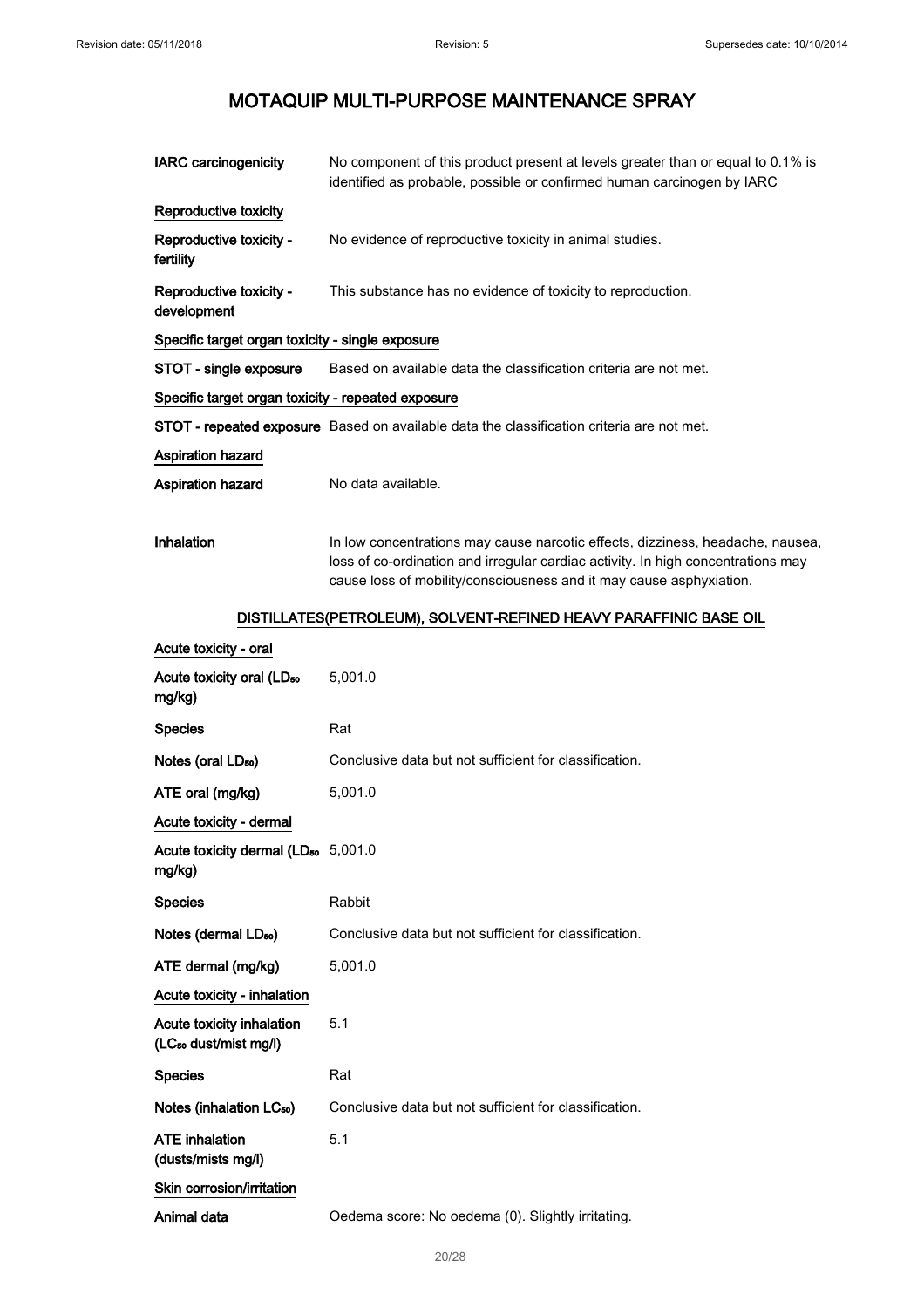| Serious eye damage/irritation                              |                                                                                                                         |
|------------------------------------------------------------|-------------------------------------------------------------------------------------------------------------------------|
| Serious eye<br>damage/irritation                           | Slightly irritating.                                                                                                    |
| Respiratory sensitisation                                  |                                                                                                                         |
| <b>Respiratory sensitisation</b>                           | Not sensitising.                                                                                                        |
| Skin sensitisation                                         |                                                                                                                         |
| Skin sensitisation                                         | Not sensitising.                                                                                                        |
| Germ cell mutagenicity                                     |                                                                                                                         |
| Genotoxicity - in vitro                                    | This substance has no evidence of mutagenic properties.                                                                 |
| Carcinogenicity                                            |                                                                                                                         |
| Carcinogenicity                                            | There is no evidence that the product can cause cancer.                                                                 |
| Reproductive toxicity                                      |                                                                                                                         |
| Reproductive toxicity -<br>fertility                       | This substance has no evidence of toxicity to reproduction.                                                             |
| Specific target organ toxicity - single exposure           |                                                                                                                         |
| STOT - single exposure                                     | Conclusive data but not sufficient for classification.                                                                  |
| Specific target organ toxicity - repeated exposure         |                                                                                                                         |
|                                                            | STOT - repeated exposure Conclusive data but not sufficient for classification.                                         |
| <b>Aspiration hazard</b>                                   |                                                                                                                         |
| Aspiration hazard                                          | Kinematic viscosity > 20.5 mm <sup>2</sup> /s. Conclusive data but not sufficient for<br>classification.                |
| <b>Skin contact</b>                                        | Not a skin sensitiser. Product has a defatting effect on skin. Repeated exposure<br>may cause skin dryness or cracking. |
|                                                            | 4-HYDROXY-4-METHYLPENTAN-2-ONE                                                                                          |
| Acute toxicity - oral                                      |                                                                                                                         |
| Acute toxicity oral (LD <sub>50</sub><br>mg/kg)            | 3,002.0                                                                                                                 |
| <b>Species</b>                                             | Rat                                                                                                                     |
| ATE oral (mg/kg)                                           | 3,002.0                                                                                                                 |
| Acute toxicity - dermal                                    |                                                                                                                         |
| Acute toxicity dermal (LD <sub>50</sub> 13,750.0<br>mg/kg) |                                                                                                                         |
| <b>Species</b>                                             | Rabbit                                                                                                                  |
| ATE dermal (mg/kg)                                         | 13,750.0                                                                                                                |
| Acute toxicity - inhalation                                |                                                                                                                         |
| Notes (inhalation LC <sub>50</sub> )                       | LC0 >7.6 mg/l for rats exposed to vapour for 4 hours. the product is not classified<br>as toxic.                        |
| Skin corrosion/irritation                                  |                                                                                                                         |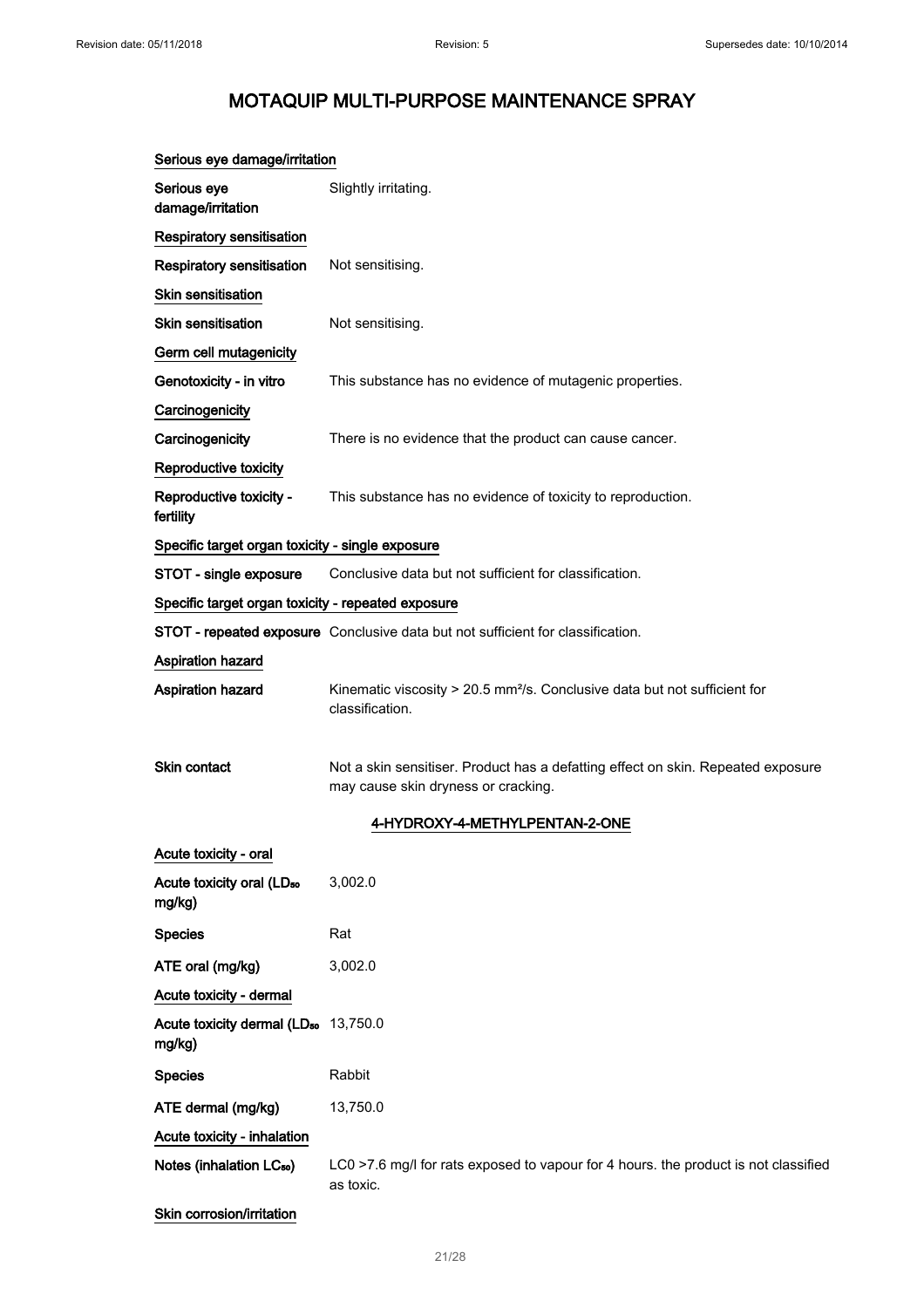| Animal data                                        | Conclusive data but not sufficient for classification.                                                                                                                                             |
|----------------------------------------------------|----------------------------------------------------------------------------------------------------------------------------------------------------------------------------------------------------|
| Serious eye damage/irritation                      |                                                                                                                                                                                                    |
| Serious eye<br>damage/irritation                   | Irritating to eyes: Category 2.                                                                                                                                                                    |
| <b>Skin sensitisation</b>                          |                                                                                                                                                                                                    |
| Skin sensitisation                                 | Guinea pig maximization test (GPMT) - Guinea pig: Not sensitising.                                                                                                                                 |
| Germ cell mutagenicity                             |                                                                                                                                                                                                    |
| Genotoxicity - in vitro                            | Conclusive data but not sufficient for classification.                                                                                                                                             |
| Carcinogenicity                                    |                                                                                                                                                                                                    |
| Carcinogenicity                                    | NOAEL 1.84, Inhalation, Rat                                                                                                                                                                        |
| Target organ for<br>carcinogenicity                | Kidneys Liver                                                                                                                                                                                      |
| Reproductive toxicity                              |                                                                                                                                                                                                    |
| Reproductive toxicity -<br>fertility               | Fertility: - NOAEL 300 mg/kg, Oral, Rat F1 This substance has no evidence of<br>toxicity to reproduction.                                                                                          |
| Reproductive toxicity -<br>development             | Maternal toxicity: - NOAEL: 4.1, Inhalation, Rat                                                                                                                                                   |
| Specific target organ toxicity - single exposure   |                                                                                                                                                                                                    |
| STOT - single exposure                             | 0.48 mg/l/4hr, Inhalation, Human                                                                                                                                                                   |
| <b>Target organs</b>                               | Respiratory system, lungs                                                                                                                                                                          |
| Specific target organ toxicity - repeated exposure |                                                                                                                                                                                                    |
|                                                    | STOT - repeated exposure NOAEL 250 mg/kg, Oral, Rat                                                                                                                                                |
| <b>Target organs</b>                               | Kidneys Liver                                                                                                                                                                                      |
| Aspiration hazard                                  |                                                                                                                                                                                                    |
| <b>Aspiration hazard</b>                           | Kinematic viscosity $> 20.5$ mm <sup>2</sup> /s.                                                                                                                                                   |
| <b>General information</b>                         | The product contains small amounts of organic solvents. Extensive use of the<br>product in areas with inadequate ventilation may result in the accumulation of<br>hazardous vapour concentrations. |
| Inhalation                                         | Gas or vapour in high concentrations may irritate the respiratory system. Central<br>nervous system depression. Drowsiness, dizziness, disorientation, vertigo.<br>Headache.                       |
| Ingestion                                          | May cause stomach pain or vomiting.                                                                                                                                                                |
| <b>Skin contact</b>                                | May be absorbed through the skin. Slightly irritating. Repeated exposure may<br>cause skin dryness or cracking.                                                                                    |
| Eye contact                                        | Irritation of eyes and mucous membranes.                                                                                                                                                           |
| Acute and chronic health<br>hazards                | Prolonged contact may cause dryness of the skin. Prolonged and repeated contact<br>with solvents over a long period may lead to permanent health problems.                                         |
| Route of exposure                                  | Ingestion. Inhalation Skin absorption Skin and/or eye contact                                                                                                                                      |
|                                                    |                                                                                                                                                                                                    |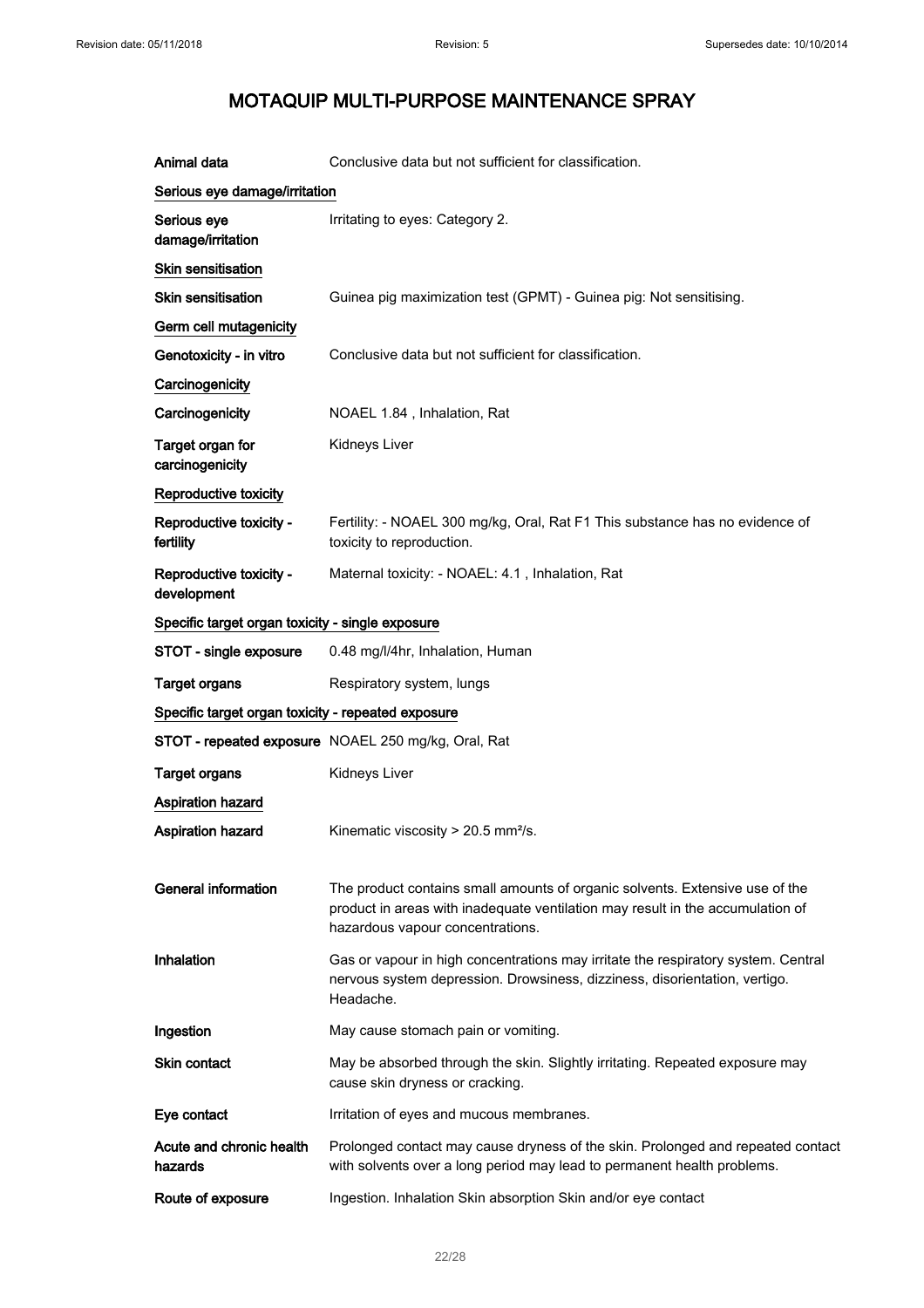|                | <b>SECTION 12: Ecological Information</b>   |                                                                                                                                                     |
|----------------|---------------------------------------------|-----------------------------------------------------------------------------------------------------------------------------------------------------|
| Ecotoxicity    |                                             | The product contains a substance which is harmful to aquatic organisms and which may<br>cause long-term adverse effects in the aquatic environment. |
|                | Ecological information on ingredients.      |                                                                                                                                                     |
|                |                                             | DISTILLATES(PETROLEUM), SOLVENT-REFINED HEAVY PARAFFINIC BASE OIL                                                                                   |
|                | Ecotoxicity                                 | The product is not expected to be hazardous to the environment.                                                                                     |
|                |                                             | 4-HYDROXY-4-METHYLPENTAN-2-ONE                                                                                                                      |
|                | Ecotoxicity                                 | The product is not expected to be hazardous to the environment.                                                                                     |
| 12.1. Toxicity |                                             |                                                                                                                                                     |
|                | Ecological information on ingredients.      |                                                                                                                                                     |
|                |                                             | DISTILLATES(PETROLEUM), HYDROTREATED LIGHT                                                                                                          |
|                | Acute aquatic toxicity                      |                                                                                                                                                     |
|                | Acute toxicity - fish                       | LL <sub>50</sub> , 96 hours: 20 mg/l, Oncorhynchus mykiss (Rainbow trout)<br>NOEL, 96 hours: 6.8 mg/l, Oncorhynchus mykiss (Rainbow trout)          |
|                | Acute toxicity - aquatic<br>invertebrates   | EL50, 48 hours: 40-89 mg/l, Daphnia magna<br>NOEL, 48 hours: 40 mg/l, Daphnia magna                                                                 |
|                | Acute toxicity - aquatic<br>plants          | EL50, 72 hours: 10-30 mg/l, Pseudokirchneriella subcapitata<br>NOEL, 72 hours: 10 mg/l, Pseudokirchneriella subcapitata                             |
|                | Acute toxicity -<br>microorganisms          | EC <sub>50</sub> , 72 hours: 678 mg/l, Activated sludge                                                                                             |
|                |                                             | <b>BUTANE</b>                                                                                                                                       |
|                | Acute aquatic toxicity                      |                                                                                                                                                     |
|                | Acute toxicity - fish                       | LC <sub>50</sub> , 96 hours: 24.11 mg/l, Fish                                                                                                       |
|                | Acute toxicity - aquatic<br>invertebrates   | LC <sub>50</sub> , 48 hours: 14.22 mg/l, Daphnia magna                                                                                              |
|                | Acute toxicity - aquatic<br>plants          | EC <sub>50</sub> , 96 hours: 7.71 mg/l, Freshwater algae                                                                                            |
|                |                                             | DISTILLATES(PETROLEUM), SOLVENT-REFINED HEAVY PARAFFINIC BASE OIL                                                                                   |
|                | Acute aquatic toxicity                      |                                                                                                                                                     |
|                | Acute toxicity - fish                       | LL <sub>50</sub> , 96 hours: > 100 mg/l, Pimephales promelas (Fat-head Minnow)                                                                      |
|                | Acute toxicity - aquatic<br>invertebrates   | EL50, 48 hours: > 100 mg/l, Daphnia magna                                                                                                           |
|                | Chronic aquatic toxicity                    |                                                                                                                                                     |
|                | life stage                                  | Chronic toxicity - fish early NOEC, 96 hours: > 100 mg/l, Fish                                                                                      |
|                | Chronic toxicity - aquatic<br>invertebrates | LL <sub>50</sub> , 21 days: >1000 mg/l, Daphnia magna                                                                                               |
|                |                                             |                                                                                                                                                     |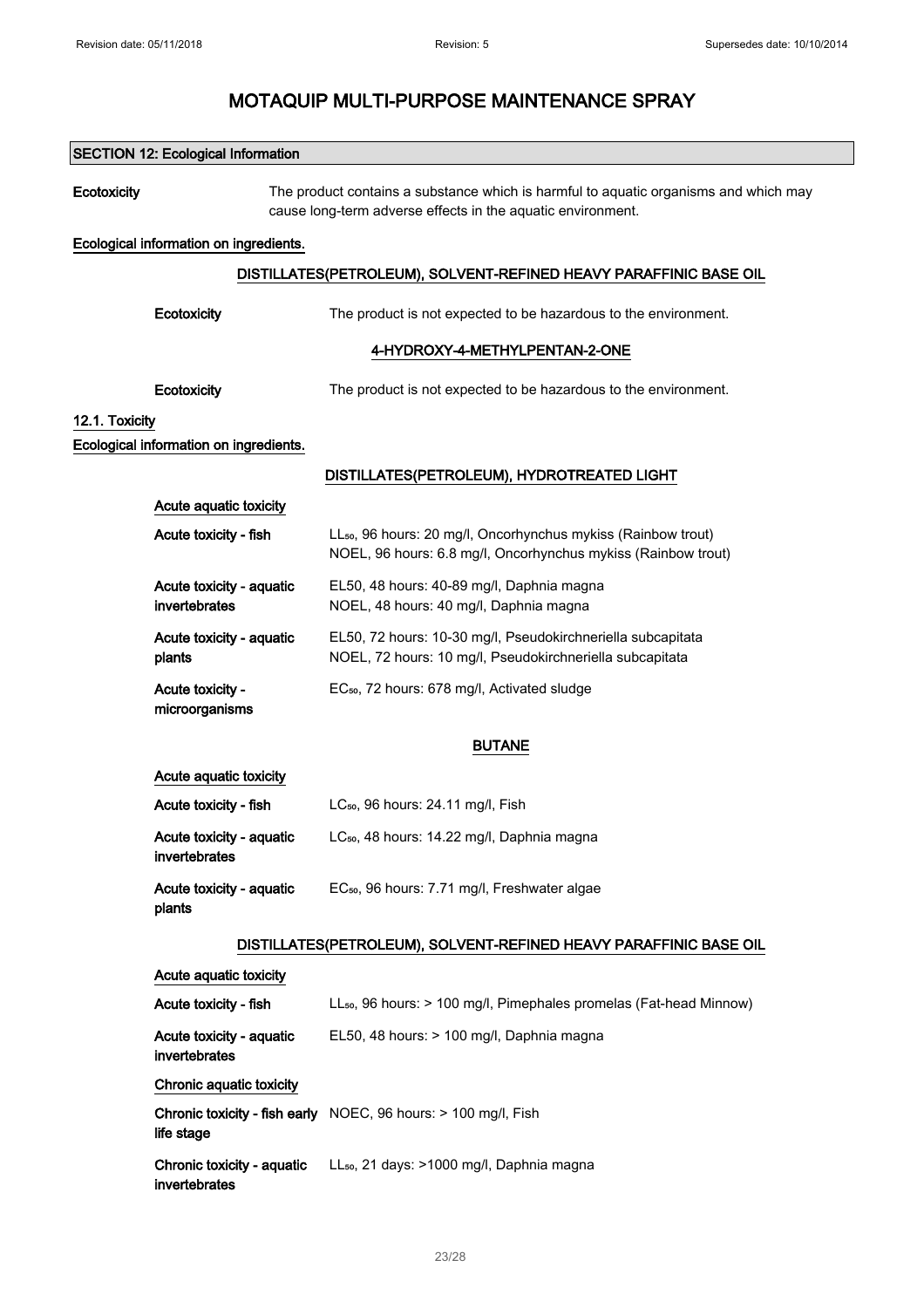### 4-HYDROXY-4-METHYLPENTAN-2-ONE

| Acute aguatic toxicity                      |                                                             |
|---------------------------------------------|-------------------------------------------------------------|
| Acute toxicity - fish                       | LC50, 96 hours: > 100 mg/l, Oryzias latipes (Red killifish) |
| Acute toxicity - aquatic<br>invertebrates   | $EC_{50}$ , 48 hours: $> 1000$ mg/l, Daphnia magna          |
| Acute toxicity - aguatic<br>plants          | NOEC, 72 hours: 1000 mg/l, Selenastrum capricornutum        |
| Chronic aquatic toxicity                    |                                                             |
| Chronic toxicity - aquatic<br>invertebrates | NOEC, 21 days: 100 mg/l, Daphnia magna                      |

### 12.2. Persistence and degradability

Persistence and degradability The product is expected to be slowly biodegradable. Volatile substances are degraded in the atmosphere within a few days. The product is degraded completely by photochemical oxidation.

#### Ecological information on ingredients.

#### DISTILLATES(PETROLEUM), HYDROTREATED LIGHT

| Persistence and<br>degradability | Inherently biodegradable. |
|----------------------------------|---------------------------|
| Phototransformation              | Not applicable.           |
| Stability (hydrolysis)           | Not applicable.           |
| <b>Biodegradation</b>            | Inherently biodegradable. |

#### BUTANE

Biodegradation The substance is readily biodegradable.

#### DISTILLATES(PETROLEUM), SOLVENT-REFINED HEAVY PARAFFINIC BASE OIL

| Persistence and | The substances in this product are readily biodegradable. |
|-----------------|-----------------------------------------------------------|
| degradability   |                                                           |

## 4-HYDROXY-4-METHYLPENTAN-2-ONE

| Persistence and<br>degradability | The substance is readily biodegradable.   |
|----------------------------------|-------------------------------------------|
| <b>Biodegradation</b>            | Water - Degradation $(\%)$ 98.51: 28 days |

### 12.3. Bioaccumulative potential

Bioaccumulative potential May accumulate in soil and water systems.

### Ecological information on ingredients.

### DISTILLATES(PETROLEUM), HYDROTREATED LIGHT

Bioaccumulative potential Substance is a hydrocarbon UVCB. Standard tests for this endpoint are intended for single substances and are not appropriate for this complex substance.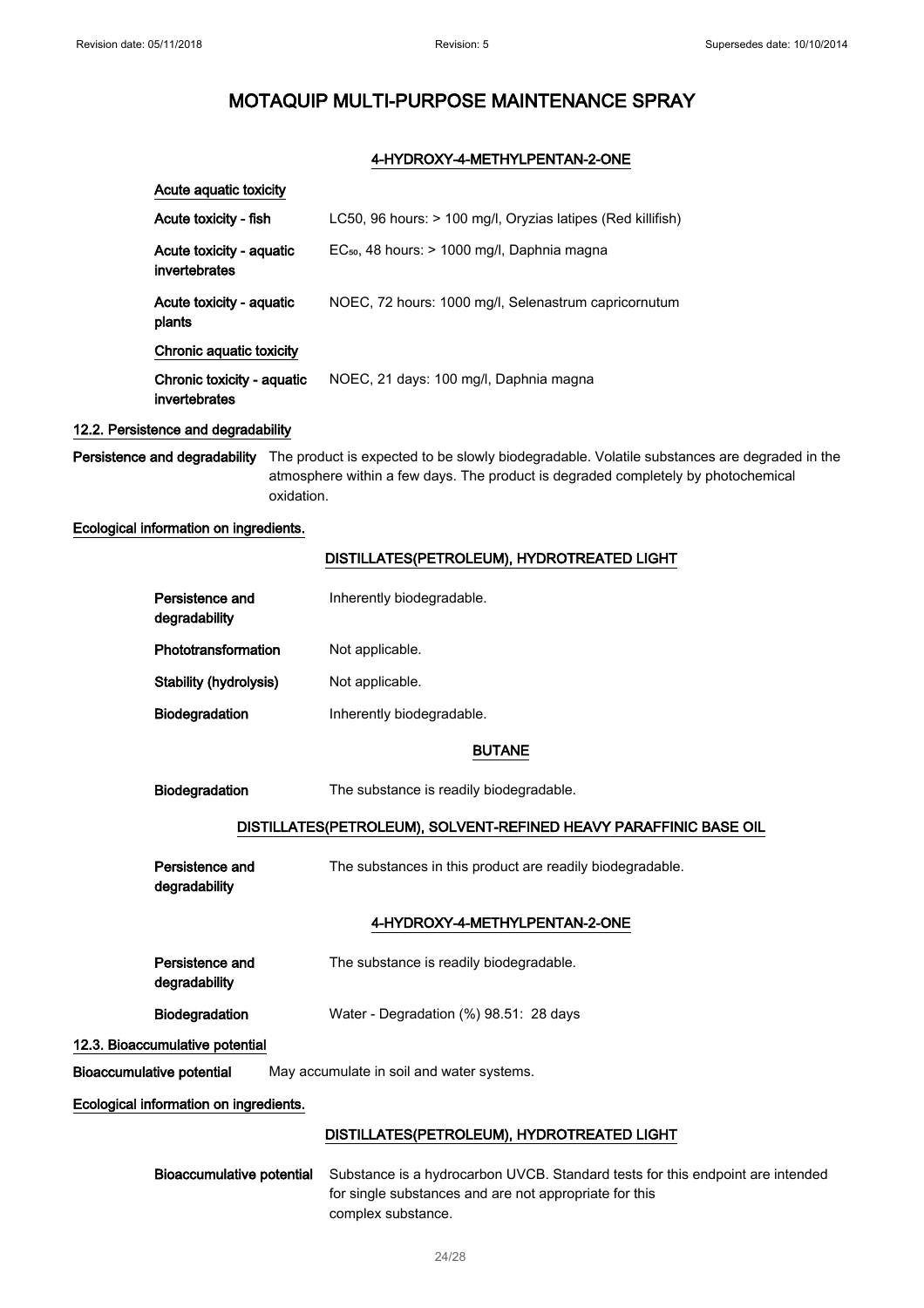|                        |                                          | <b>BUTANE</b>                                                                                                                                             |
|------------------------|------------------------------------------|-----------------------------------------------------------------------------------------------------------------------------------------------------------|
|                        | <b>Bioaccumulative potential</b>         | The product is not bioaccumulating.                                                                                                                       |
|                        |                                          | DISTILLATES(PETROLEUM), SOLVENT-REFINED HEAVY PARAFFINIC BASE OIL                                                                                         |
|                        | <b>Bioaccumulative potential</b>         | The product contains potentially bioaccumulating substances.                                                                                              |
|                        | <b>Partition coefficient</b>             | log Pow: > 6                                                                                                                                              |
|                        |                                          | 4-HYDROXY-4-METHYLPENTAN-2-ONE                                                                                                                            |
|                        | <b>Bioaccumulative potential</b>         | Not potentially bioaccumulative                                                                                                                           |
|                        | <b>Partition coefficient</b>             | $: -0.098$                                                                                                                                                |
| 12.4. Mobility in soil |                                          |                                                                                                                                                           |
| <b>Mobility</b>        | surfaces.                                | The product contains substances which are insoluble in water and which may spread on water                                                                |
|                        | Ecological information on ingredients.   |                                                                                                                                                           |
|                        |                                          | DISTILLATES(PETROLEUM), HYDROTREATED LIGHT                                                                                                                |
|                        | <b>Mobility</b>                          | Substance is a UVCB. Satandard tests for this endpoint are not appropriate. The<br>product is immiscible with water and will spread on the water surface. |
|                        |                                          | <b>BUTANE</b>                                                                                                                                             |
|                        | <b>Mobility</b>                          | No data available.                                                                                                                                        |
|                        |                                          | DISTILLATES(PETROLEUM), SOLVENT-REFINED HEAVY PARAFFINIC BASE OIL                                                                                         |
|                        | <b>Mobility</b>                          | The product has poor water-solubility. The product will float on water. Absorbs to<br>soil and has low mobility.                                          |
|                        |                                          | 4-HYDROXY-4-METHYLPENTAN-2-ONE                                                                                                                            |
|                        | <b>Mobility</b>                          | The product is soluble in water.                                                                                                                          |
|                        | Adsorption/desorption<br>coefficient     | Water - log Koc: $0.52 \textcircled{a}^{\circ}$ C                                                                                                         |
|                        | 12.5. Results of PBT and vPvB assessment |                                                                                                                                                           |
| assessment             | Results of PBT and vPvB                  | This product does not contain any substances classified as PBT or vPvB.                                                                                   |
|                        | Ecological information on ingredients.   |                                                                                                                                                           |
|                        |                                          | DISTILLATES(PETROLEUM), HYDROTREATED LIGHT                                                                                                                |
|                        | Results of PBT and vPvB<br>assessment    | This substance is not classified as PBT or vPvB according to current EU criteria.                                                                         |
|                        |                                          | <b>BUTANE</b>                                                                                                                                             |
|                        | assessment                               | Results of PBT and vPvB This substance is not classified as PBT or vPvB according to current EU criteria.                                                 |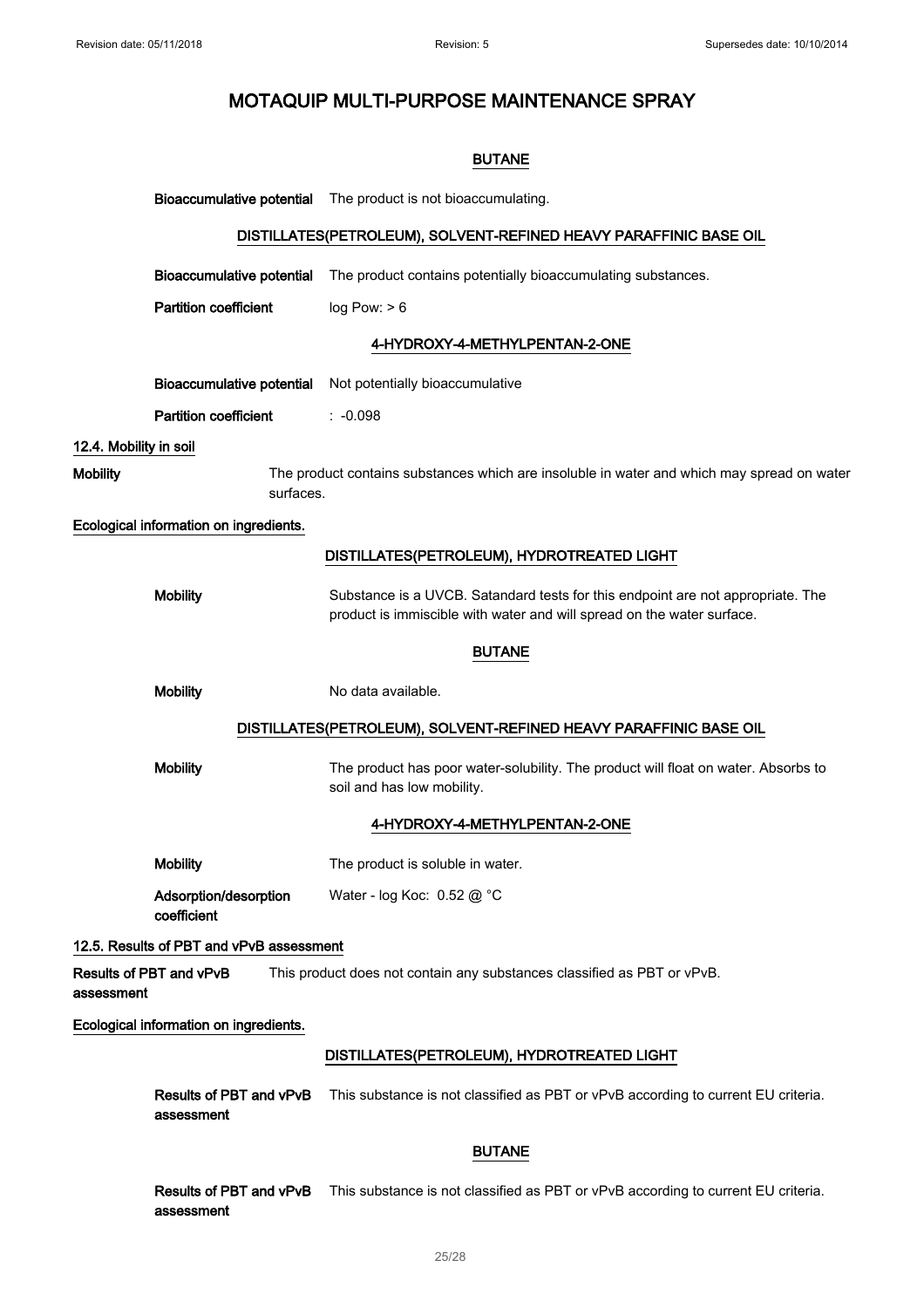## DISTILLATES(PETROLEUM), SOLVENT-REFINED HEAVY PARAFFINIC BASE OIL

Results of PBT and vPvB This substance is not classified as PBT or vPvB according to current EU criteria. assessment

### 4-HYDROXY-4-METHYLPENTAN-2-ONE

Results of PBT and vPvB assessment This product does not contain any substances classified as PBT or vPvB.

### 12.6. Other adverse effects

Ecological information on ingredients.

### DISTILLATES(PETROLEUM), HYDROTREATED LIGHT

Other adverse effects None known.

## DISTILLATES(PETROLEUM), SOLVENT-REFINED HEAVY PARAFFINIC BASE OIL

Other adverse effects Not dangerous for the ozone layer.

SECTION 13: Disposal considerations

#### 13.1. Waste treatment methods

General information **Waste is classified as hazardous waste**. Dispose of waste to licensed waste disposal site in accordance with the requirements of the local Waste Disposal Authority.

Disposal methods Empty containers must not be punctured or incinerated because of the risk of an explosion. Dispose of waste to licensed waste disposal site in accordance with the requirements of the local Waste Disposal Authority.

SECTION 14: Transport information

14.1. UN number

| UN No. (ADR/RID)                     | 1950            |
|--------------------------------------|-----------------|
| UN No. (IMDG)                        | 1950            |
| UN No. (ICAO)                        | 1950            |
| UN No. (ADN)                         | 1950            |
| 14.2. UN proper shipping name        |                 |
| Proper shipping name<br>(ADR/RID)    | <b>AEROSOLS</b> |
| Proper shipping name (IMDG) AEROSOLS |                 |
| Proper shipping name (ICAO) AEROSOLS |                 |
| Proper shipping name (ADN) AEROSOLS  |                 |
| 14.3. Transport hazard class(es)     |                 |
| <b>ADR/RID class</b>                 | 2.1             |
| ADR/RID classification code          | 5F              |
| <b>ADR/RID label</b>                 | 2.1             |
| <b>IMDG class</b>                    | 2.1             |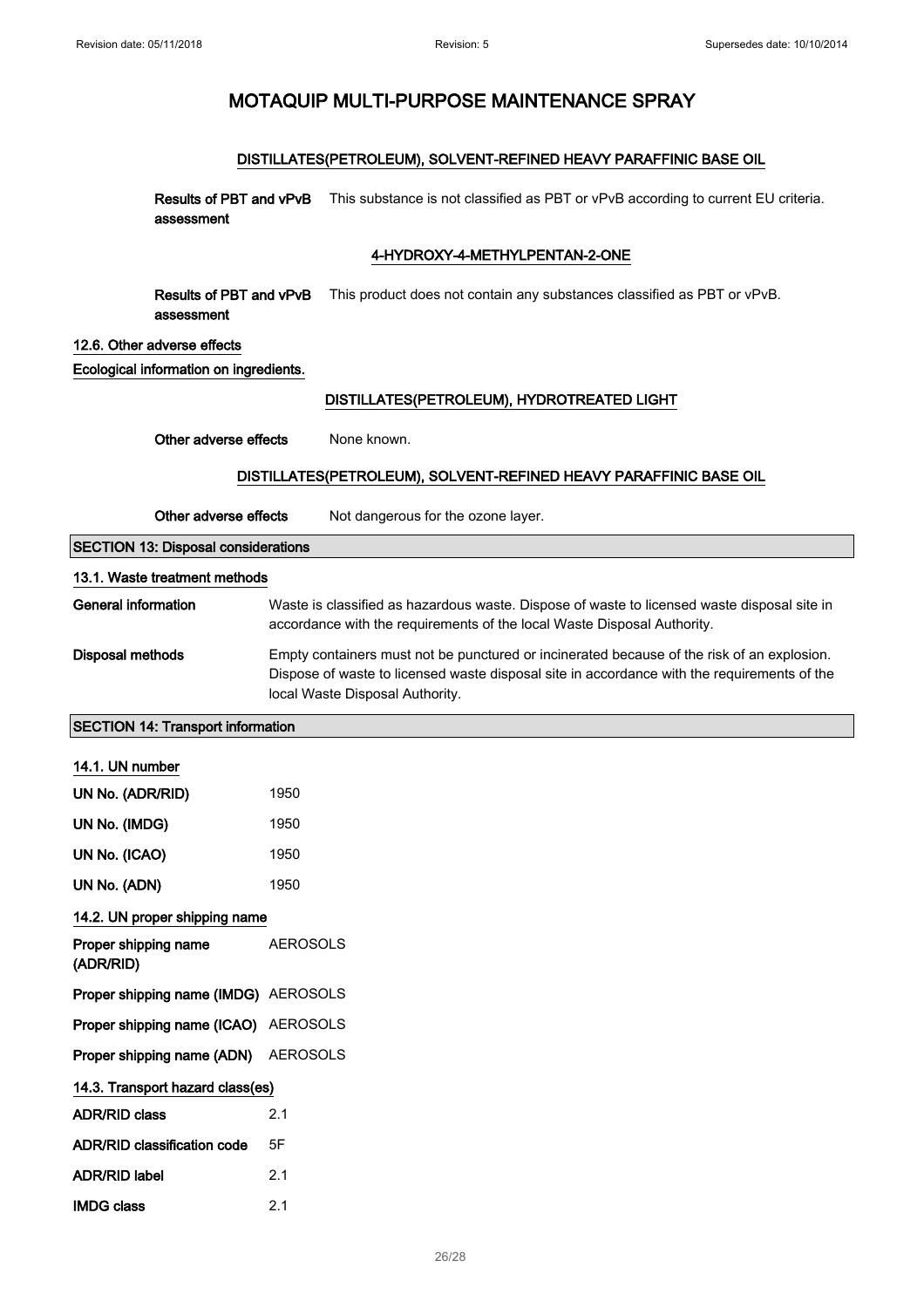| ICAO class/division | 2.1 |
|---------------------|-----|
| ADN class           | 21  |

### Transport labels



## 14.4. Packing group

| <b>ADR/RID packing group</b> | None |
|------------------------------|------|
| <b>IMDG packing group</b>    | None |
| ADN packing group            | None |
| ICAO packing group           | None |

## 14.5. Environmental hazards

Environmentally hazardous substance/marine pollutant No.

### 14.6. Special precautions for user

| EmS                     | $F-D$ , S-U |
|-------------------------|-------------|
| ADR transport category  | 2           |
| Tunnel restriction code | (D)         |

## 14.7. Transport in bulk according to Annex II of MARPOL and the IBC Code

Transport in bulk according to Not applicable. Annex II of MARPOL 73/78 and the IBC Code

### SECTION 15: Regulatory information

|                       | 15.1. Safety, health and environmental regulations/legislation specific for the substance or mixture                                                                                                                                                                                                                                                                                                                                                     |
|-----------------------|----------------------------------------------------------------------------------------------------------------------------------------------------------------------------------------------------------------------------------------------------------------------------------------------------------------------------------------------------------------------------------------------------------------------------------------------------------|
| National regulations  | Control of Pollution (Special Waste) Regulations 1980 (as amended).<br>The Chemicals (Hazard Information and Packaging for Supply) Regulations 2009 (SI 2009<br>No. 716).                                                                                                                                                                                                                                                                                |
| <b>EU</b> legislation | Dangerous Substances Directive 67/548/EEC.<br>Regulation (EC) No 1907/2006 of the European Parliament and of the Council of 18<br>December 2006 concerning the Registration, Evaluation, Authorisation and Restriction of<br>Chemicals (REACH) (as amended).<br>Regulation (EC) No 1272/2008 of the European Parliament and of the Council of 16<br>December 2008 on classification, labelling and packaging of substances and mixtures (as<br>amended). |
| Guidance              | Workplace Exposure Limits EH40.<br>Introduction to Local Exhaust Ventilation HS(G)37.<br>CHIP for everyone HSG228.<br>Approved Classification and Labelling Guide (Sixth edition) L131.                                                                                                                                                                                                                                                                  |

### 15.2. Chemical safety assessment

No chemical safety assessment has been carried out.

## SECTION 16: Other information